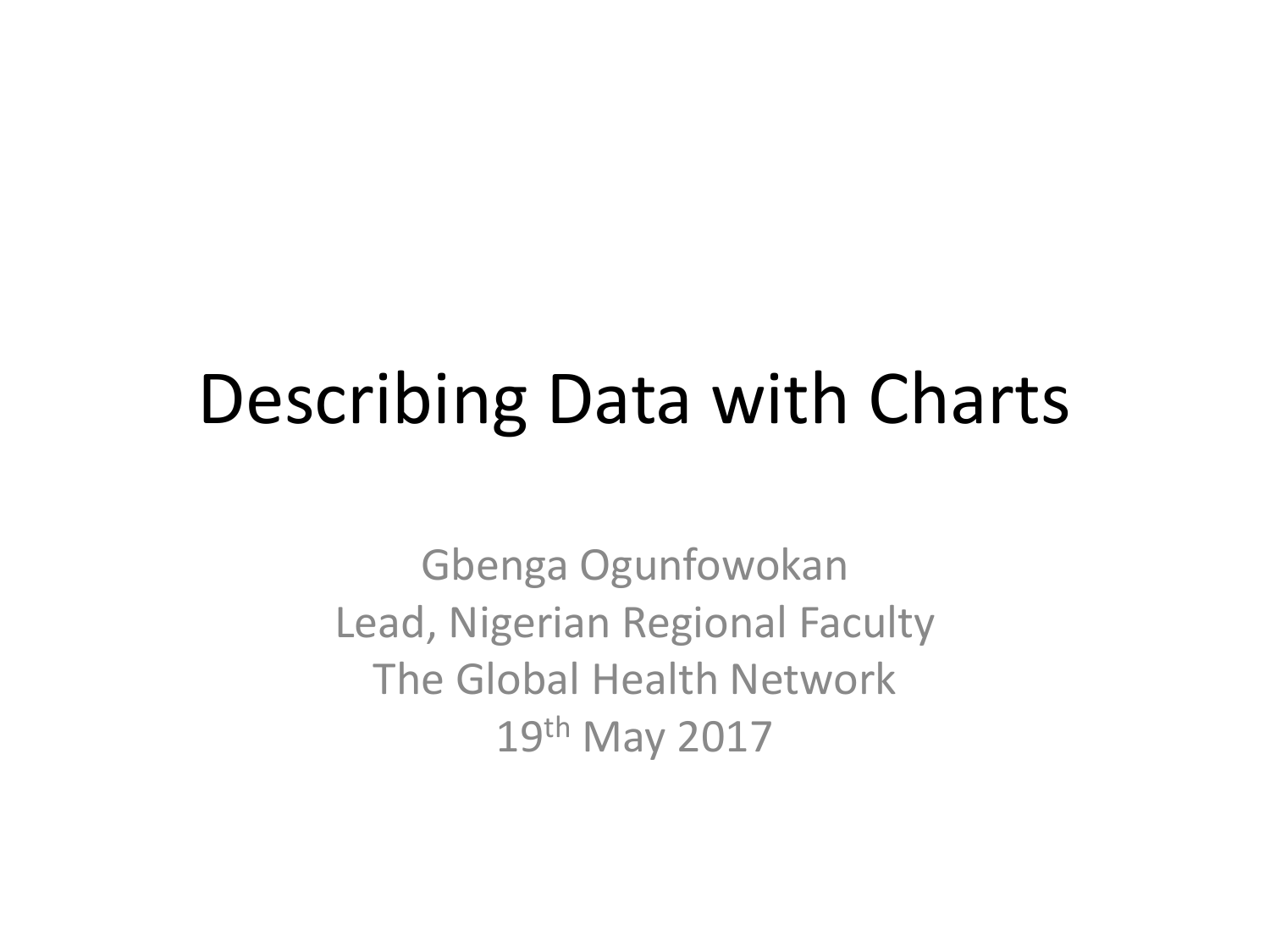# Preparation for Data description

- Data analysis must be done before the summary can be described using charts.
- Before data analysis is done, ensure
- 1) Data processing: Collecting, Collating, Entry. The process must be carefully done to avoid error.
- 2) Data Editing- to detect and correct all errors.
- 3) Data Analysis using statistical software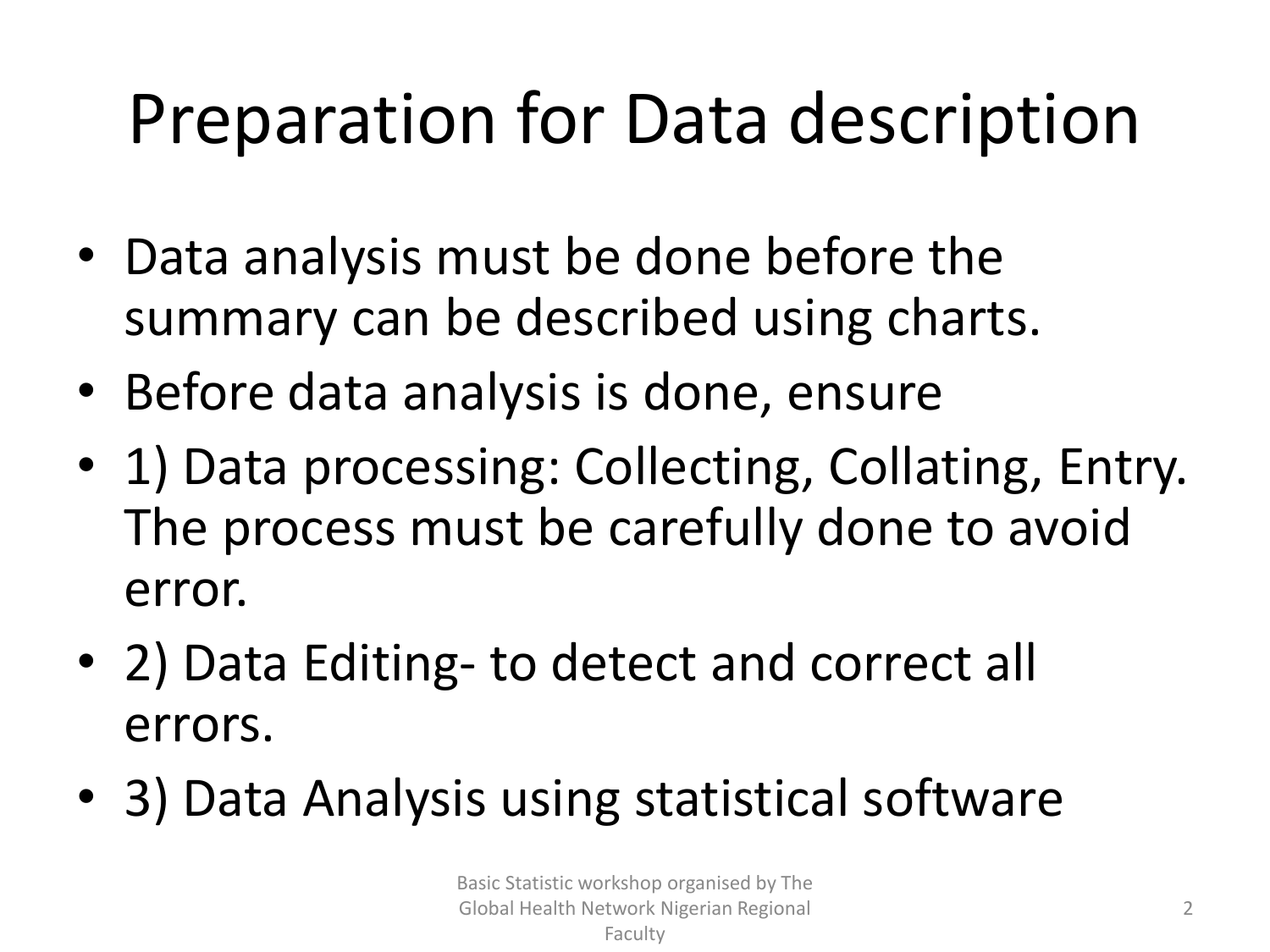# Data Description

- **To describe / interpret the data, consider the following.**
- **Shape** of the Distribution
- Symmetry
- Modality: most frequently occurring value
- Unimodal or bimodal or uniform
- Skewness
- Centrality mid range of values
- **Spread** range of values
- Extreme values outliers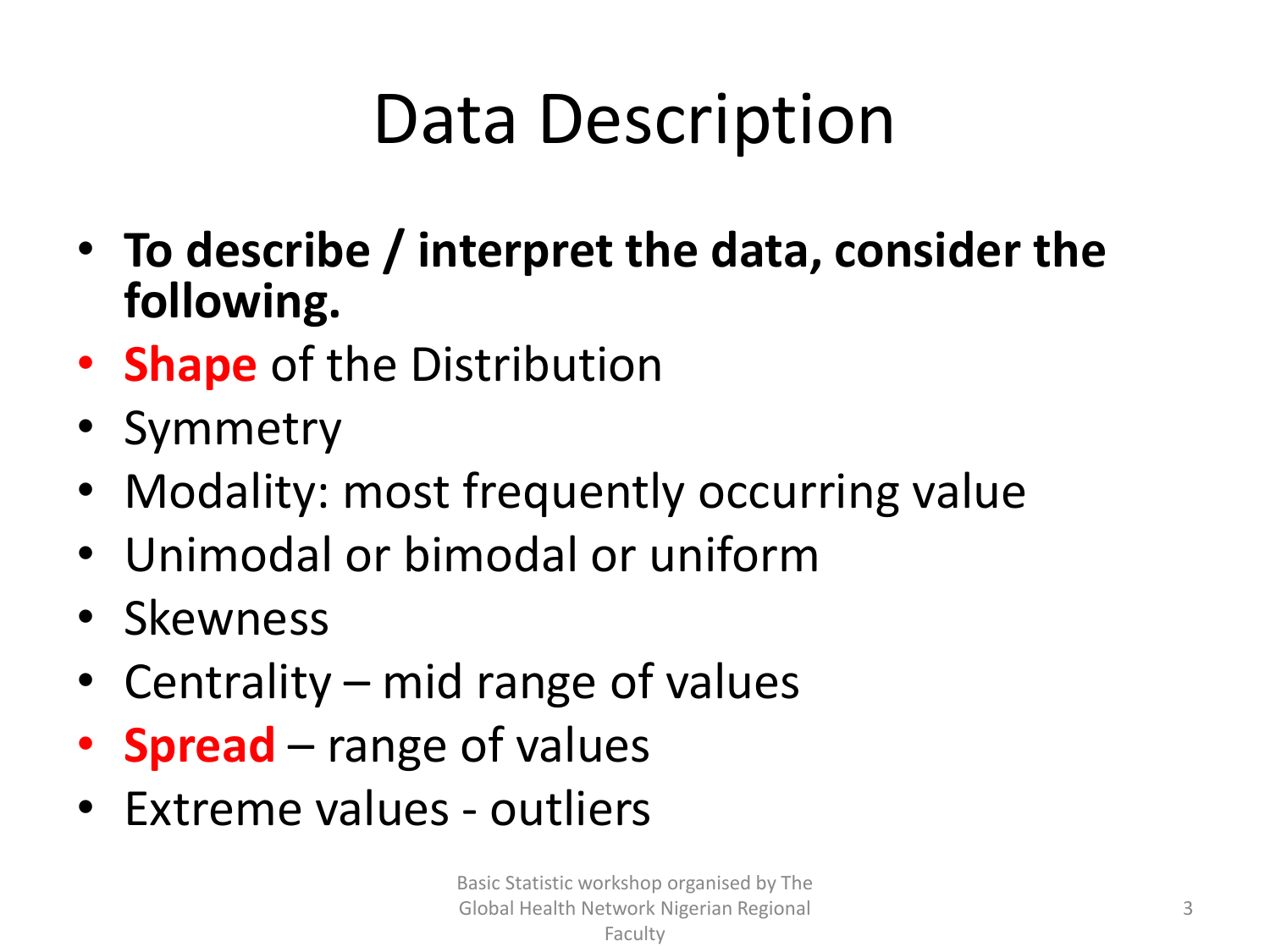# Describing Data with graphs

#### **Basic Principles for Constructing All Plots**

- Data should stand out clearly from background.
- Keep the graph as simple as possible.
- The information should be clearly labeled and include:
- title
- axes, bars, pie segments, etc. include units that are needed to interpret data
- axis labels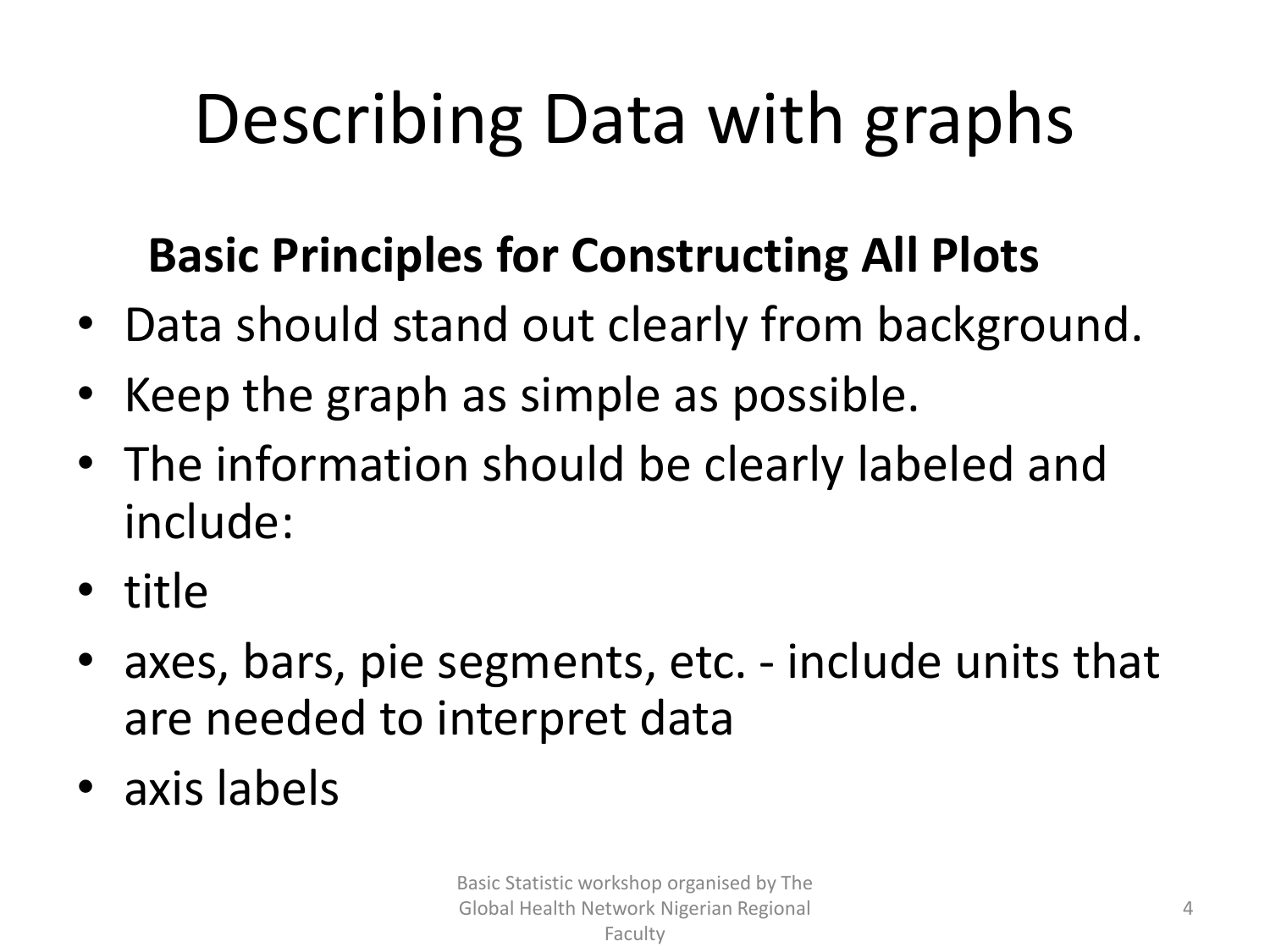# Tips

- scale including starting points. The vertical axis will typically begin at 0.
- Sources of data should be identified, as appropriate.
- Do not clutter the graphs with unnecessary information and graphical components that are really not necessary.
- Do not put too much information or data on one graph.
- Sometimes, you have to try several approaches before selecting an appropriate graph.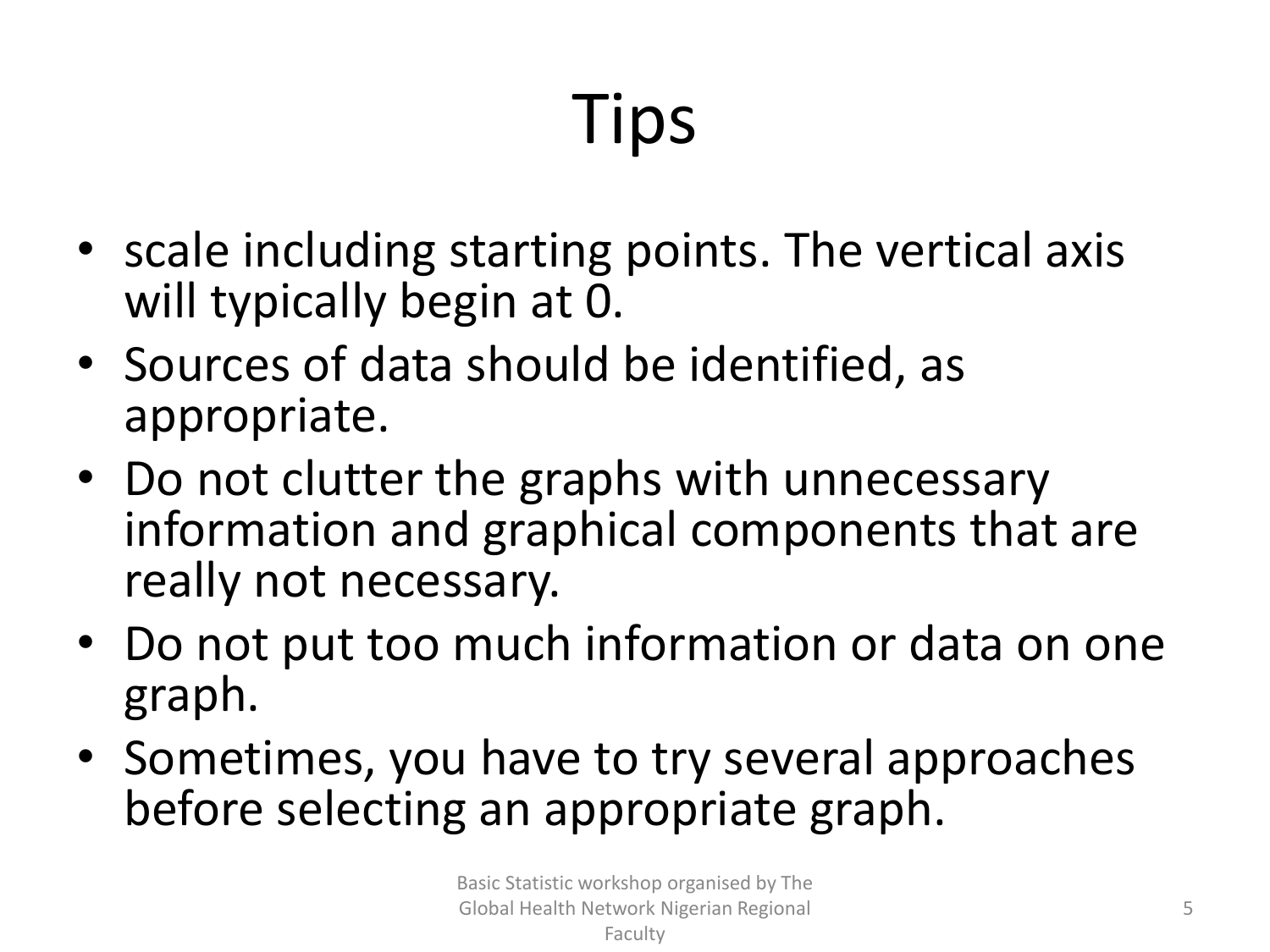# **Some practical advice for constructing graphs includes the following.**

- Every bit of ink on a graphic requires a reason. And nearly always that reason should be that the ink presents new information. In most cases, non-data ink clutters up the data. Avoid content-free decoration, including chart junk.
- Type should be clear, precise, and modest. Usually type in upper and lower case.
- The grid should usually be muted or completely suppressed so that its presence is only implicit - lest it compete with the data. Dark lines are chart junk. They carry no information, clutter up the graphic and generate graphic activity unrelated to data information.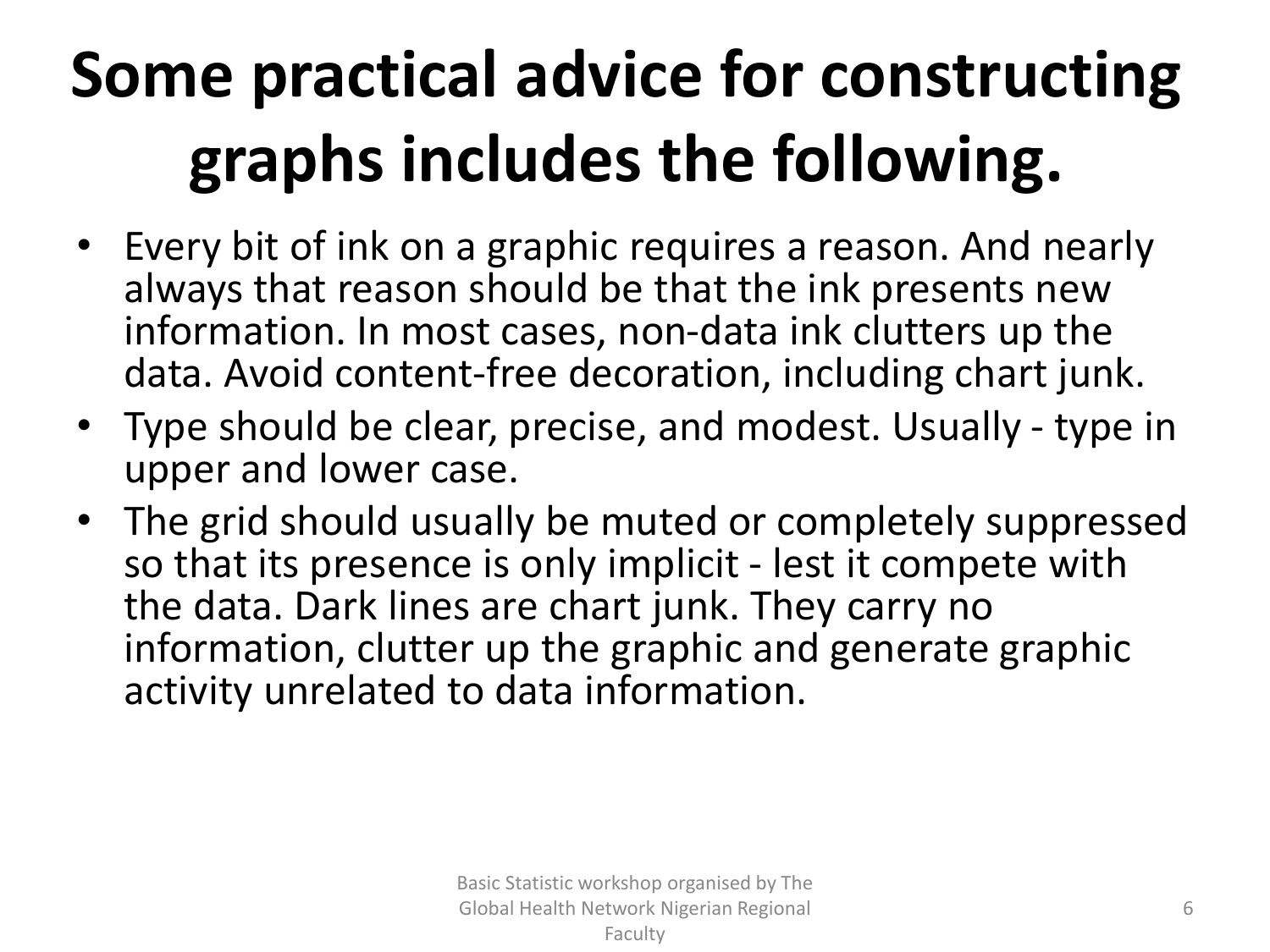# Tips

- The representation of numbers, as physically measured on the surface of the graphic itself, should be directly proportional to the numerical quantities represented.
- Clear, detailed, and thorough labeling should be used to defeat graphical distortion and ambiguity. Label important events in the data.
- Show data variation, not design variation.
- Graphical elegance is often found in simplicity of design and complexity of data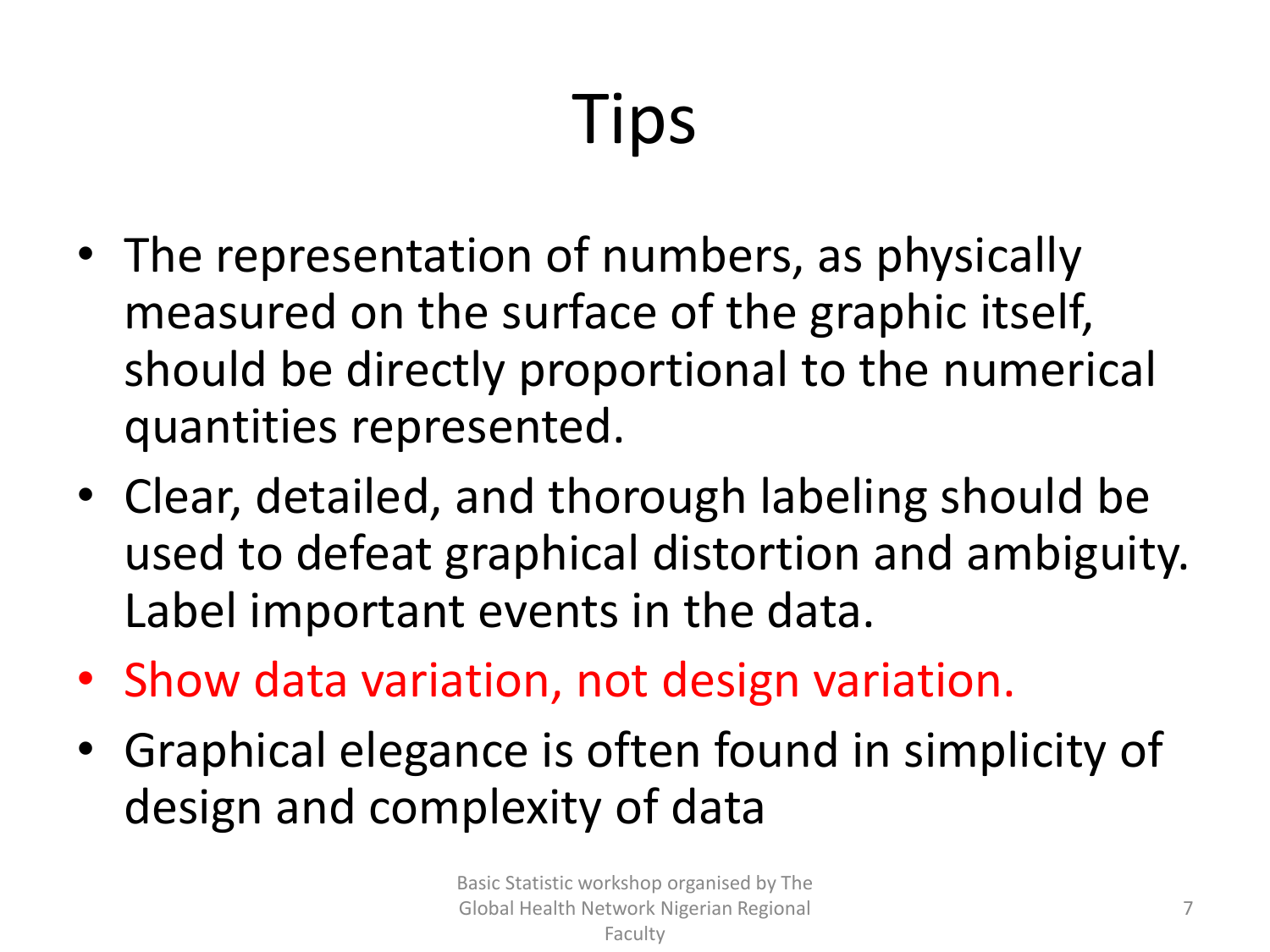# Tips

#### **In interpreting graphs, consider:**

- Horizontal and vertical scales; what is the relationship - are the distances between, for example, 10 and 20, the same on each axis?
- The center point of particular importance in comparing two histograms. Look at the starting point of the vertical scale - does it start at 0? How could this affect the interpretation of the graph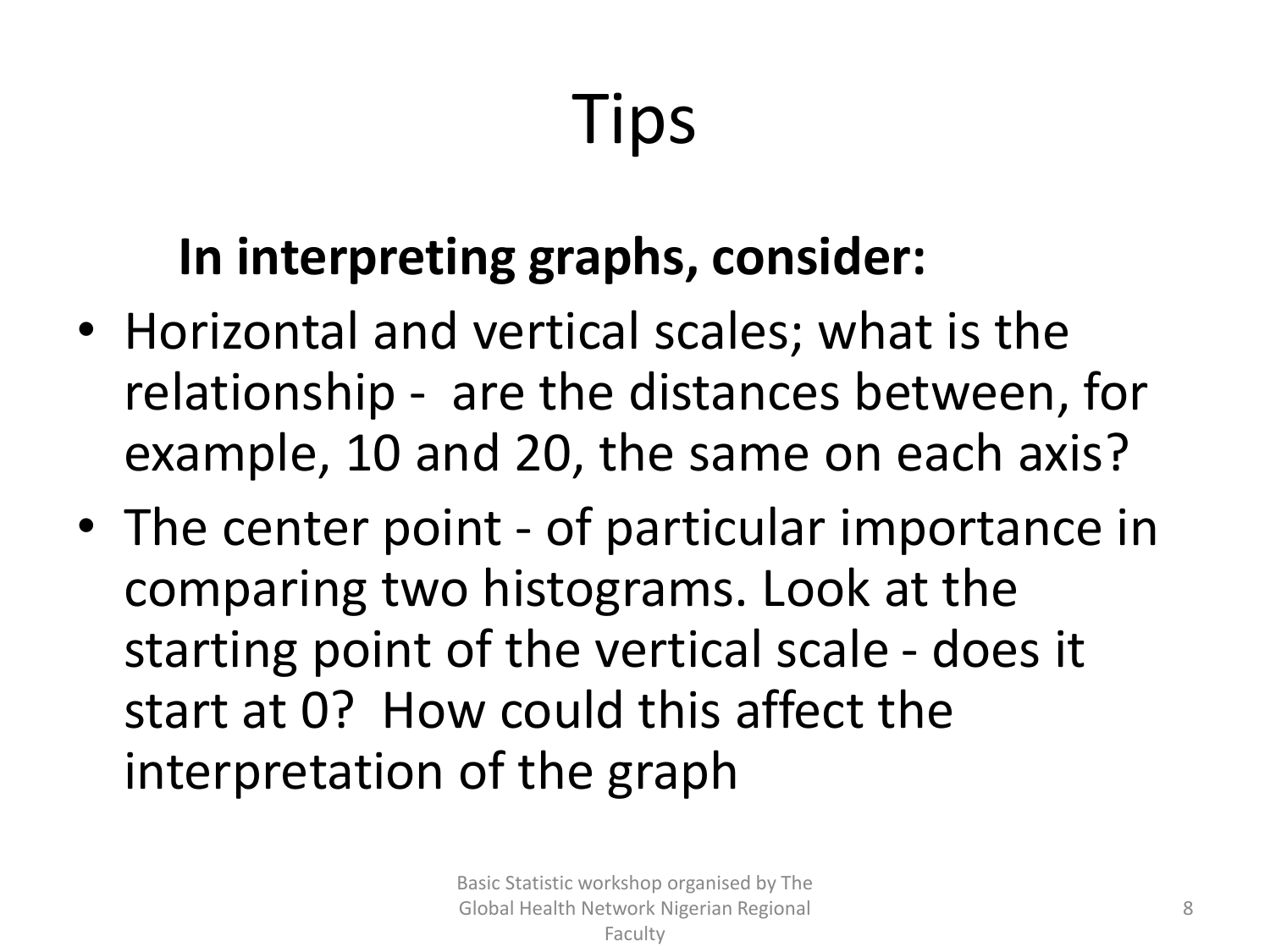#### **Flow chart of commonly used descriptive statistics and graphical illustrations**

**Exploring data**



**Categorical data**

Faculty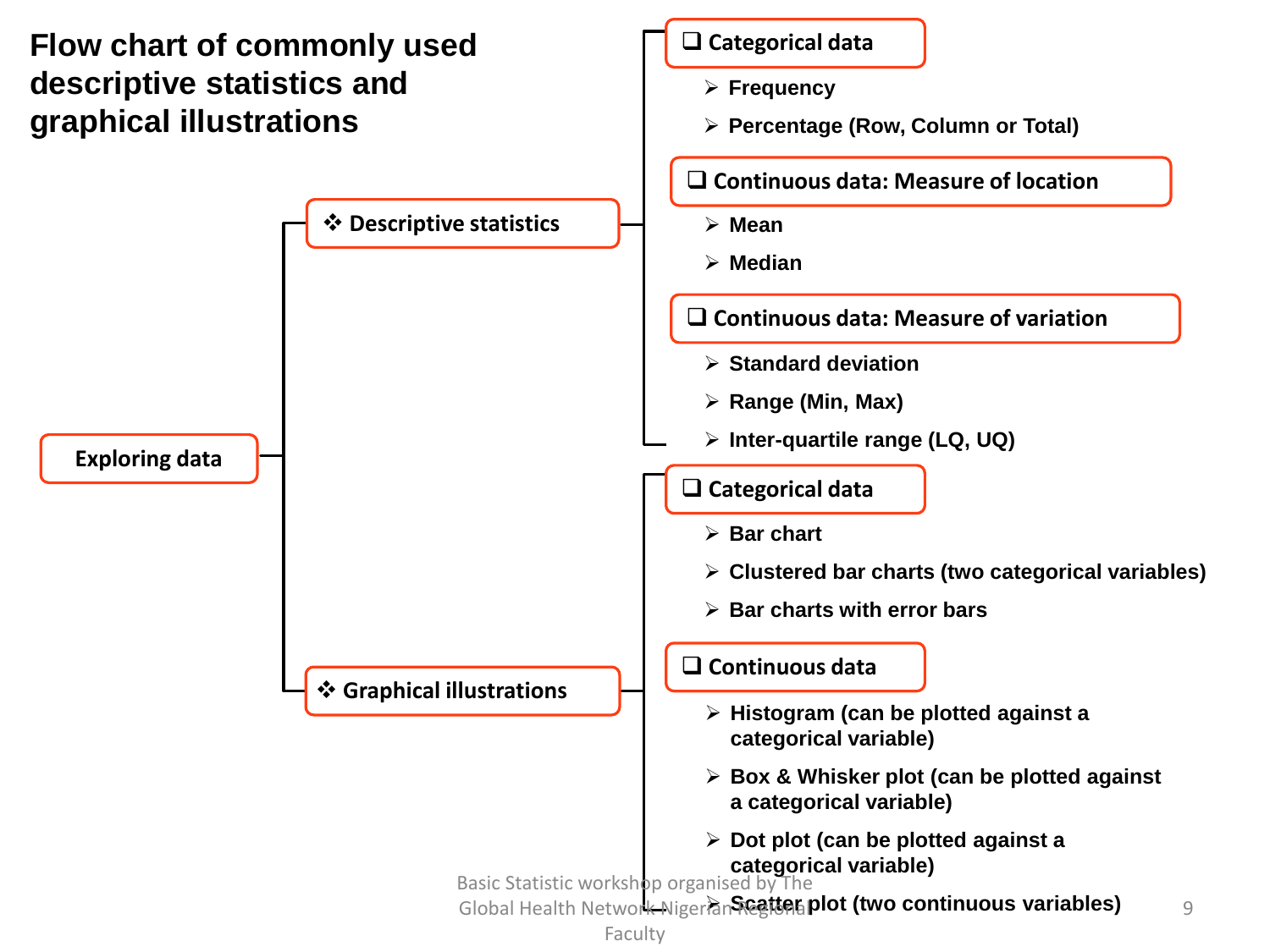#### Presenting categorical data using Excel



Category Health Network Nigerian Regional ts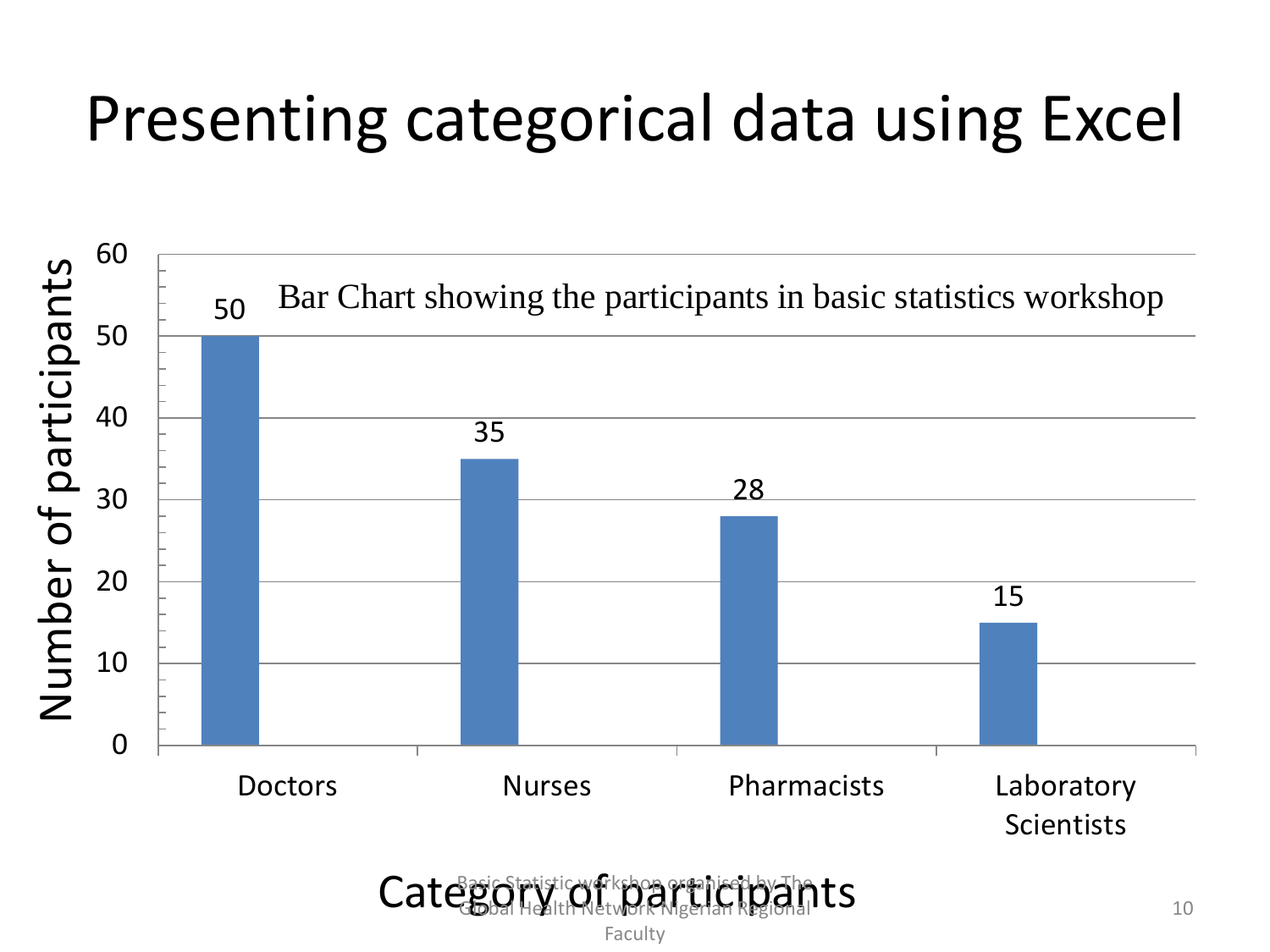### **Bar Charts**

- Bar charts also show percentages in various categories and allow comparison between categories.
- The vertical scale is frequencies, relative frequencies, or percentages.
- The horizontal scale shows categories.
- Consider the following in constructing bar charts.
- all boxes should have the same width
- leave gaps between the boxes (because there is no connection between them)
- boxes can be in any order.
- Bar charts can be used to represent two categorical variables simultaneously
- As presented above, the bar chart is also called a **Pareto** chart because the vertical bars are plotted in descending order by frequency.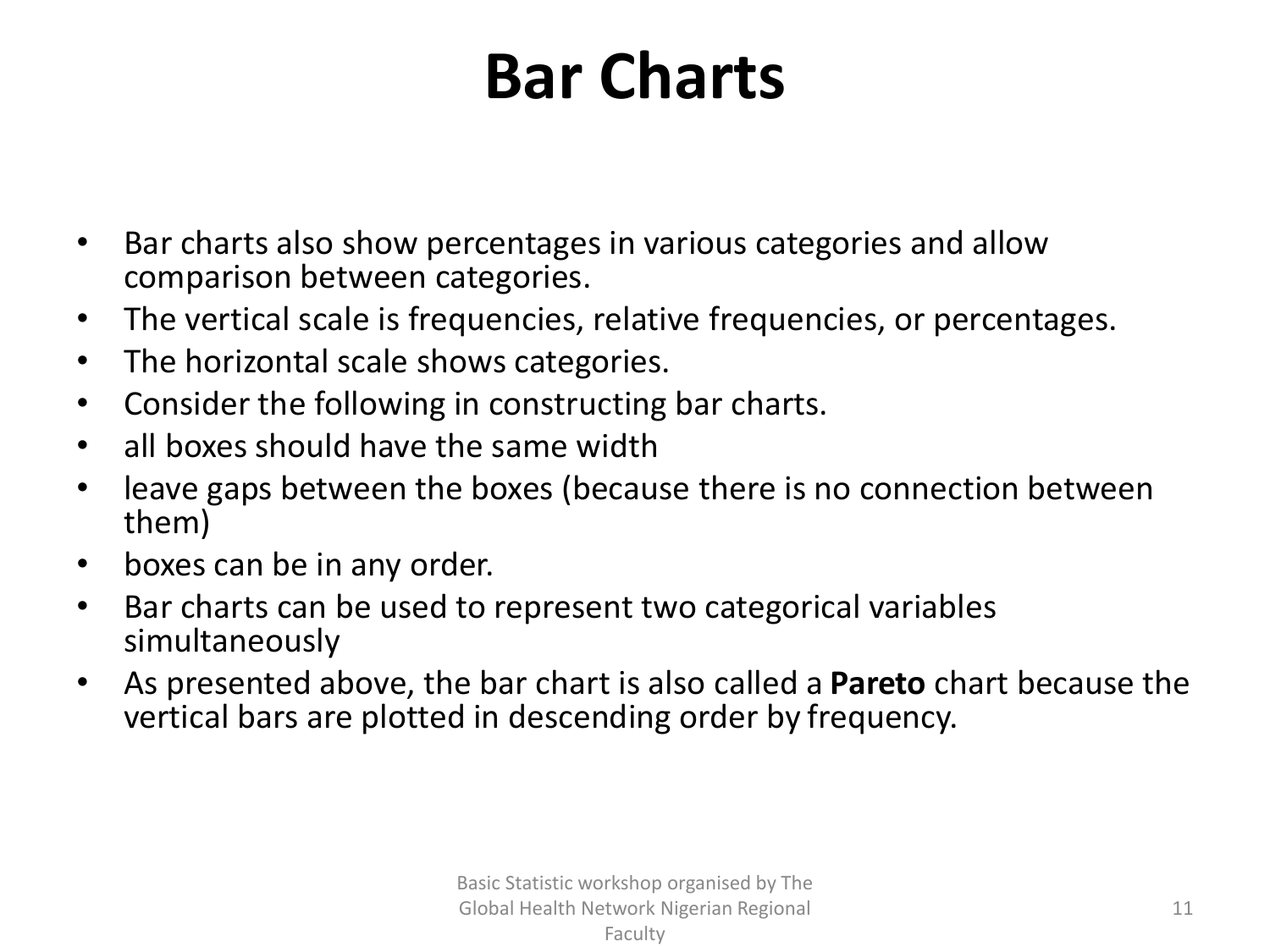# Categorical variables

#### **Colour preference of participants in basic statistic workshop**



Basic Statistic workshop organised by The Global Health Network Nigerian Regional Faculty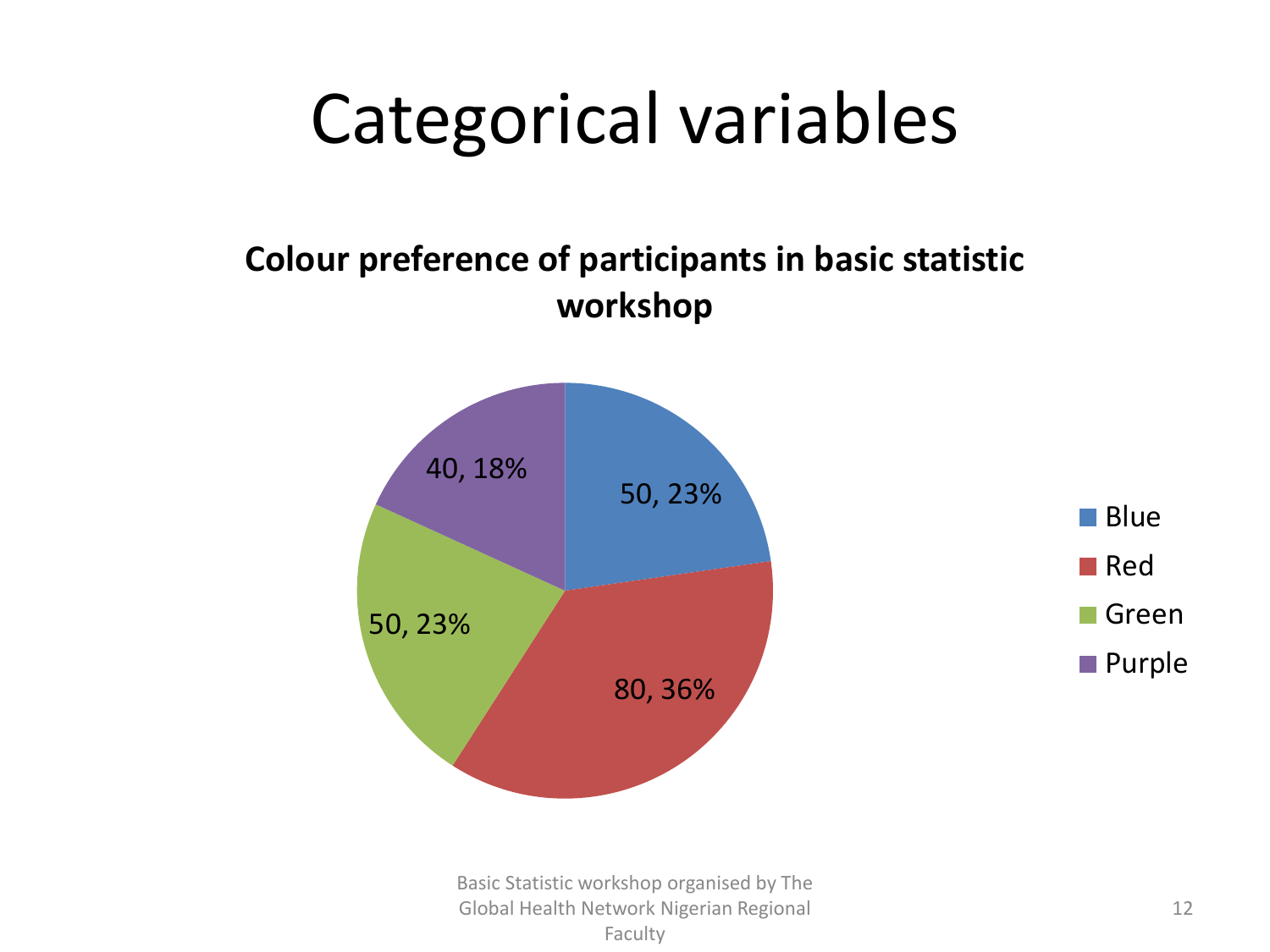### **Pie Charts**

- A circle is divided proportionately and shows what percentage of the whole falls into each category.
- The size of each slice of the pie varies according to the percentage in each category.
- These charts are simple to understand. They convey information regarding the relative size of groups more readily than does a table.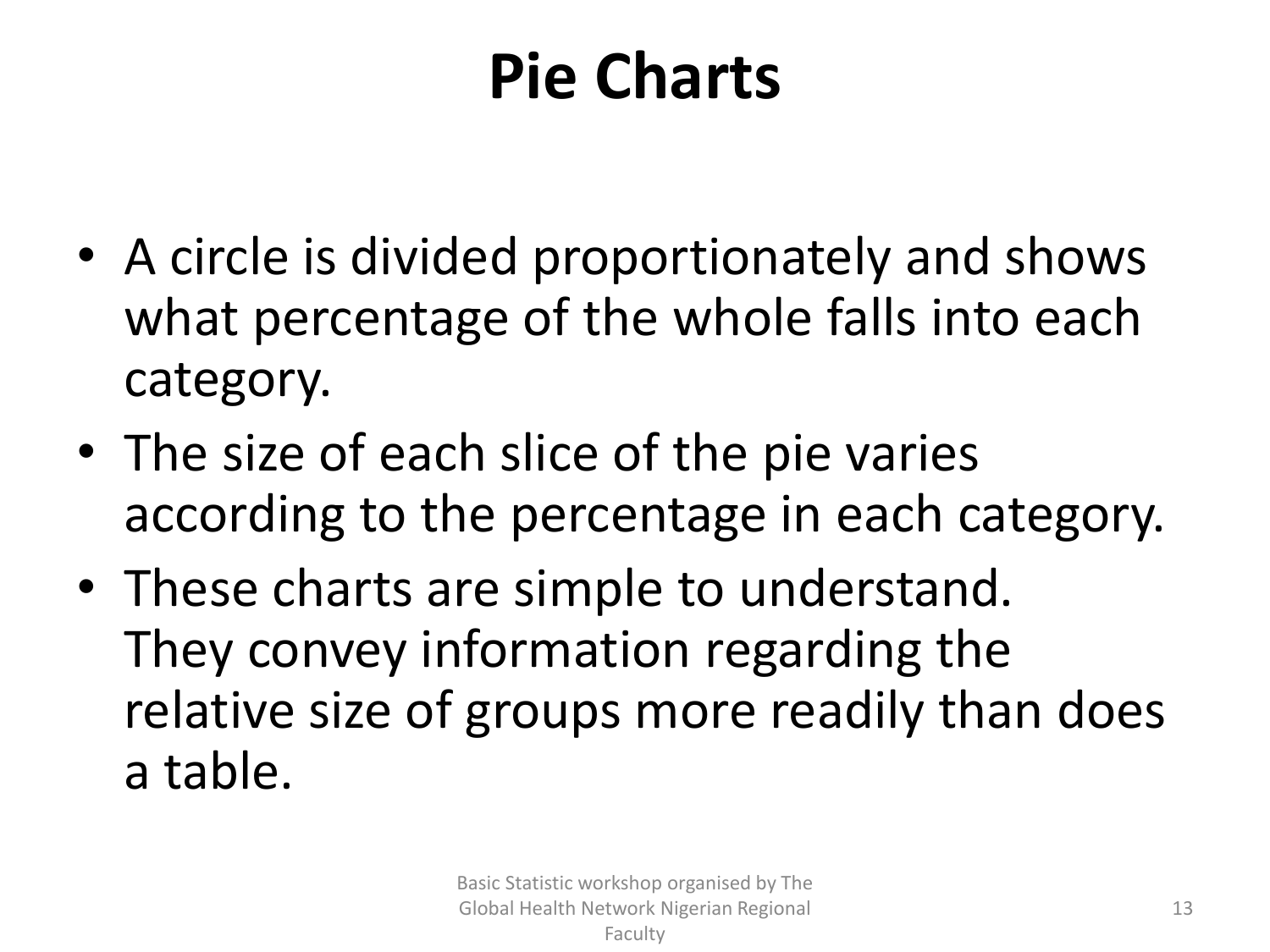# **Graphs for Measured/Continuous Quantitative Data**

- Stem and Leaf
- Histograms
- Percentage Polygons
- XY Scatter Charts (2 variables)
- Line Graphs (e.g. time series)
- Box plots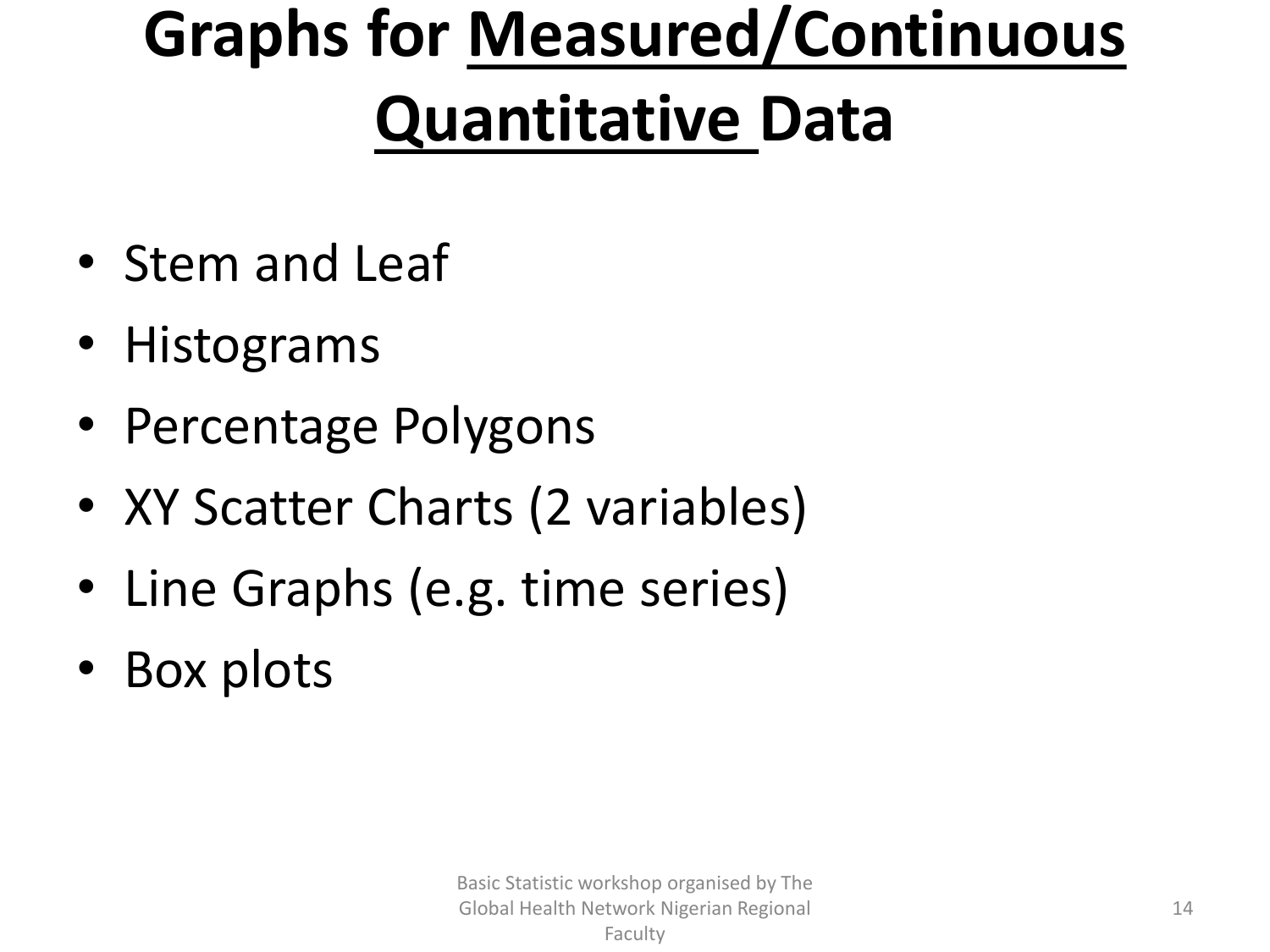#### Stem and Leaf

#### **Stem and Leaf Plots**

**Stem and Leaf Plots**<br>A stem-and-leaf plot puts data into groups (called stems) so that the values within each group (the leaves) branch out to the right on each row. The advantage of a stem and leaf plot is that it utili data as a part of the graph.

|                    | CEO Compensation (x\$1mil.) |                                                                  |                                           | Note the first line. The                           |                         |
|--------------------|-----------------------------|------------------------------------------------------------------|-------------------------------------------|----------------------------------------------------|-------------------------|
|                    | Stem unit <sup>1</sup>      |                                                                  |                                           | 10 It is followed by for<br>9. This means that the |                         |
| Stem $\rightarrow$ |                             | 10 9999                                                          |                                           |                                                    | has four values of 10.9 |
|                    |                             | 11 00111122233334445566678999999                                 |                                           |                                                    |                         |
|                    |                             | 1200000111122223334444455678999<br>13000000222334444456777888999 |                                           |                                                    |                         |
|                    |                             |                                                                  |                                           | $\leftarrow$ leaf                                  |                         |
|                    |                             | 14 011223355577888999                                            |                                           |                                                    |                         |
|                    |                             | 15 114666778                                                     |                                           |                                                    |                         |
|                    |                             | 16 0111223345568                                                 |                                           |                                                    |                         |
|                    |                             | 17 023567999                                                     |                                           |                                                    |                         |
|                    |                             | 18 1145678999                                                    |                                           |                                                    |                         |
|                    |                             | 19 0245                                                          |                                           |                                                    |                         |
|                    |                             | 20 25577                                                         |                                           |                                                    |                         |
|                    |                             | 21 00279                                                         |                                           |                                                    |                         |
|                    |                             | 22 59                                                            |                                           |                                                    |                         |
|                    |                             | 23 0124                                                          |                                           |                                                    |                         |
|                    | $24 \overline{2}$           |                                                                  |                                           |                                                    |                         |
|                    |                             | 25 1223                                                          |                                           |                                                    |                         |
|                    | 26                          |                                                                  |                                           |                                                    |                         |
|                    | 27                          |                                                                  |                                           |                                                    |                         |
|                    | 28[4]                       |                                                                  |                                           |                                                    |                         |
|                    |                             | 29 334569                                                        | Basic Statistic workshop organised by The |                                                    |                         |
|                    | 30                          |                                                                  | Global Health Network Nigerian Regional   |                                                    |                         |
|                    |                             | $31 \mid 47$                                                     | Faculty                                   |                                                    |                         |

Note the first line. The first stem is 10 It is followed by four leaves, each 9. This means that the original data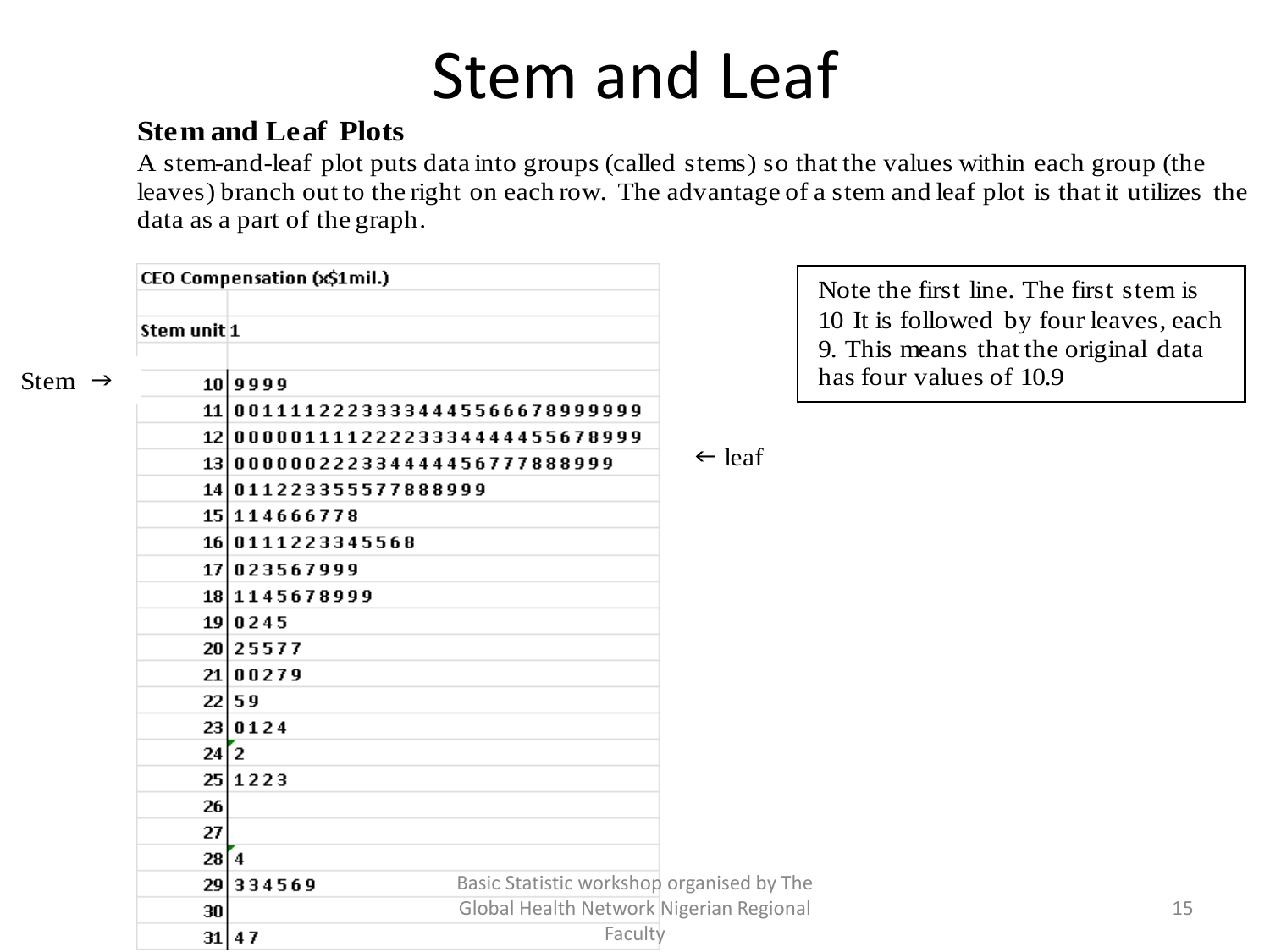#### Histograms

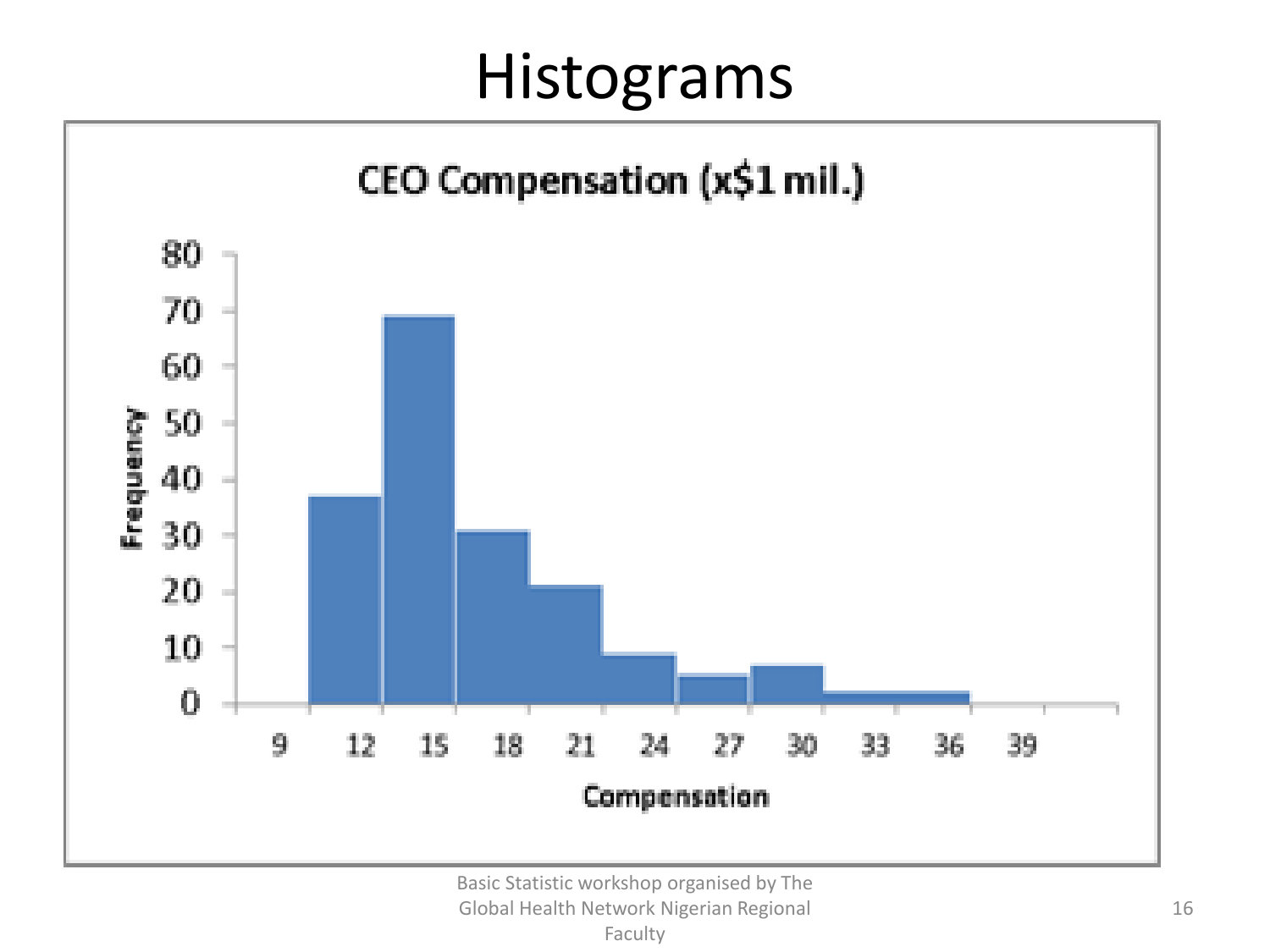# Histogram

- Histograms show the frequency distributions of continuous variables. They look similar to Bar Charts, but they are drawn without gaps between the bars because the x-axis is used to represent the class intervals (on a continuum). However, many of the current software packages do easily not make this distinction (e.g. Excel).
- The data is divided into non-overlapping intervals (usually use from 5 to 15).
- Intervals generally have the same length
- The number of values in each interval is counted (the class frequency).
- Sometimes relative frequencies or percentages are used. (Divide the cell total by the grand total.)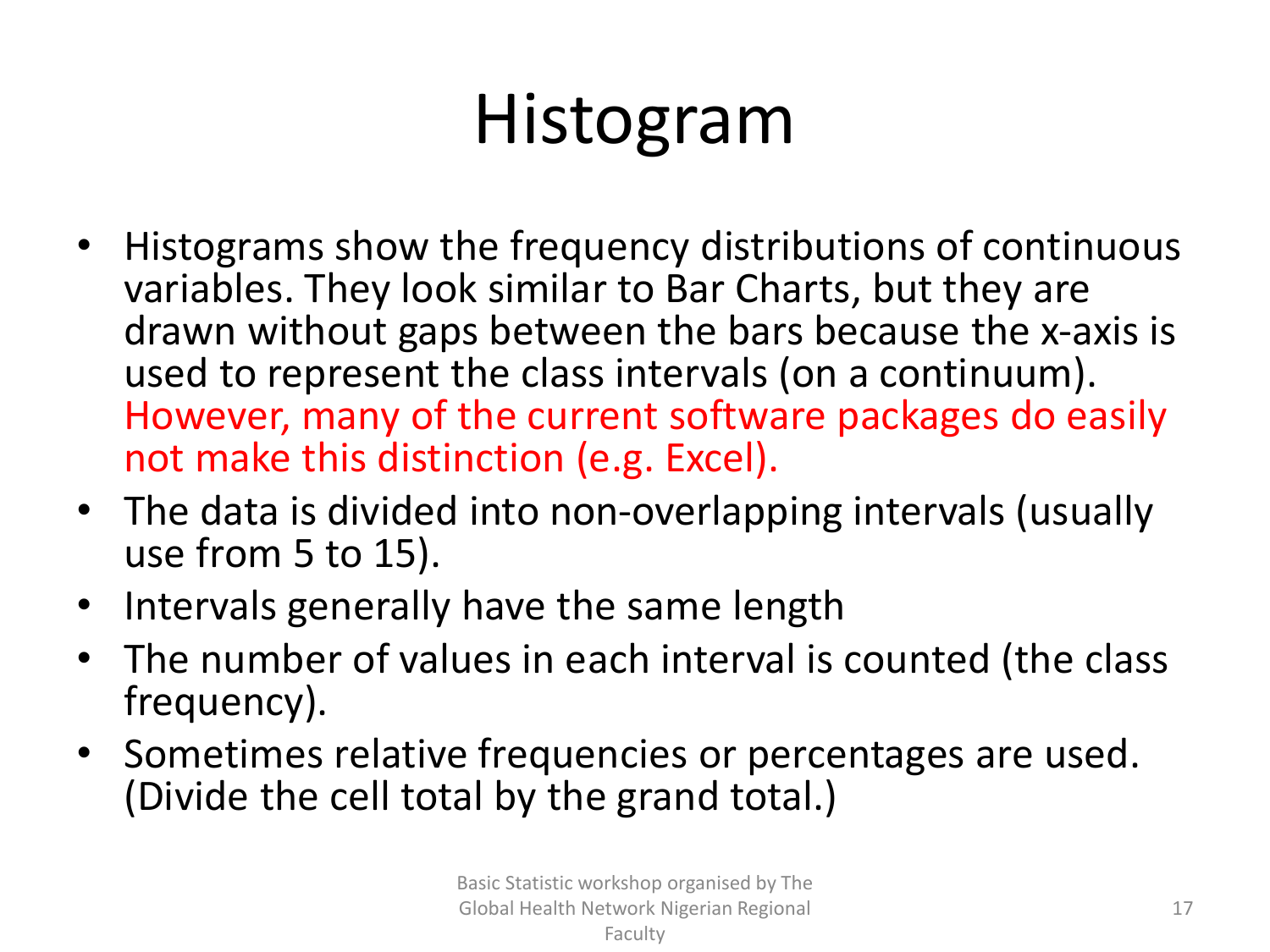# Histograms

- Rectangles are drawn over each interval. (The area of rectangle = relative frequency of the interval. If intervals are not all of the same length then heights have to be scaled so that each area is proportional to the frequency for that interval. )
- Shifts in data concentration may show up when different class boundaries are chosen. As the size of the data set increases, the impact of alterations in the selection of class boundaries is greatly reduced
- When comparing two or more groups with different sample sizes, you must use either a relative frequency or a percentage distribution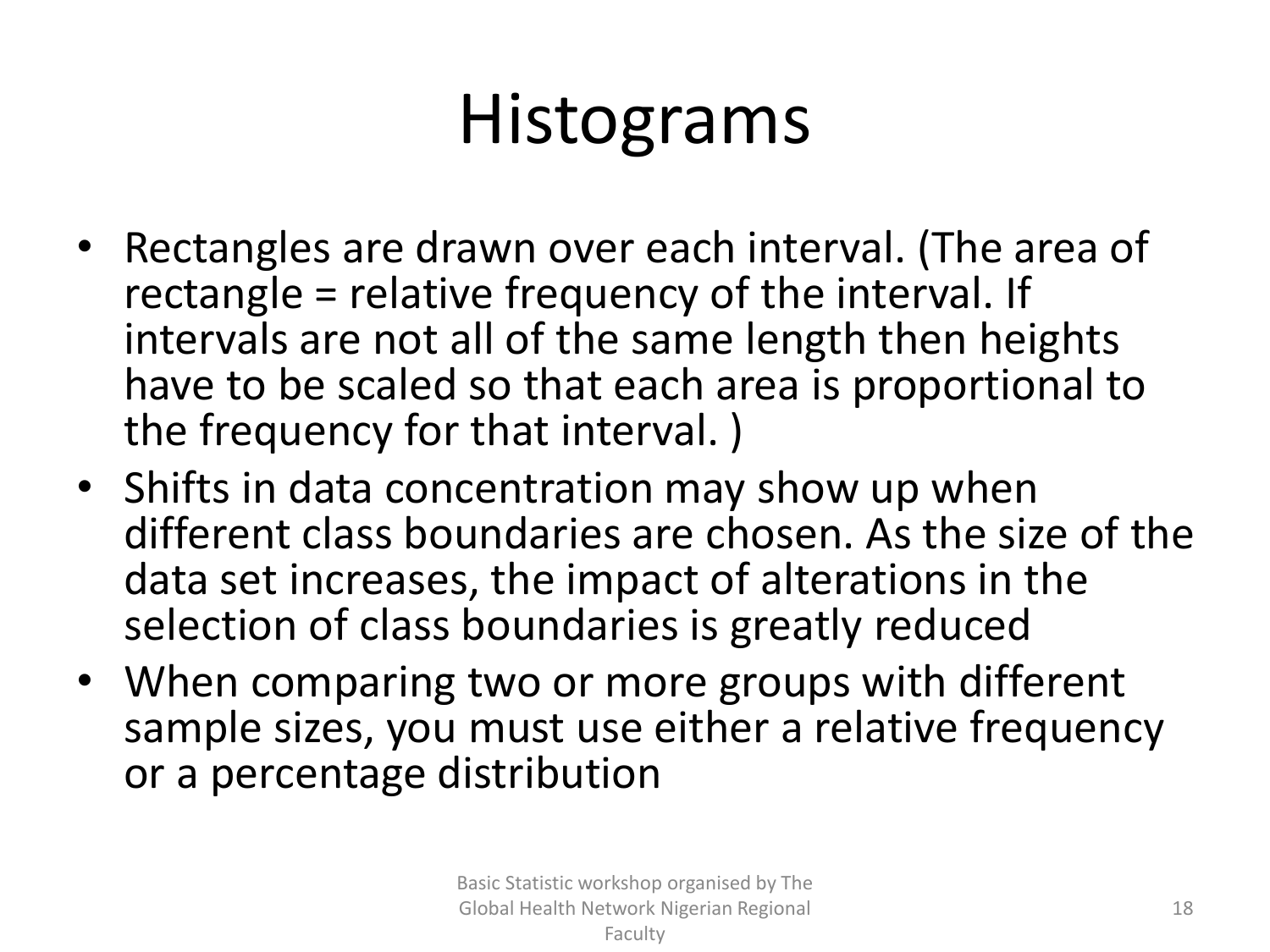# Histograms

- **Note:** XL does not give mid points; it uses bins – which represent a range of values.
- The upper boundary of a bin is explicitly given – no value in the bin exceeds the upper boundary.
- All the values in the bin are greater than the lower boundary.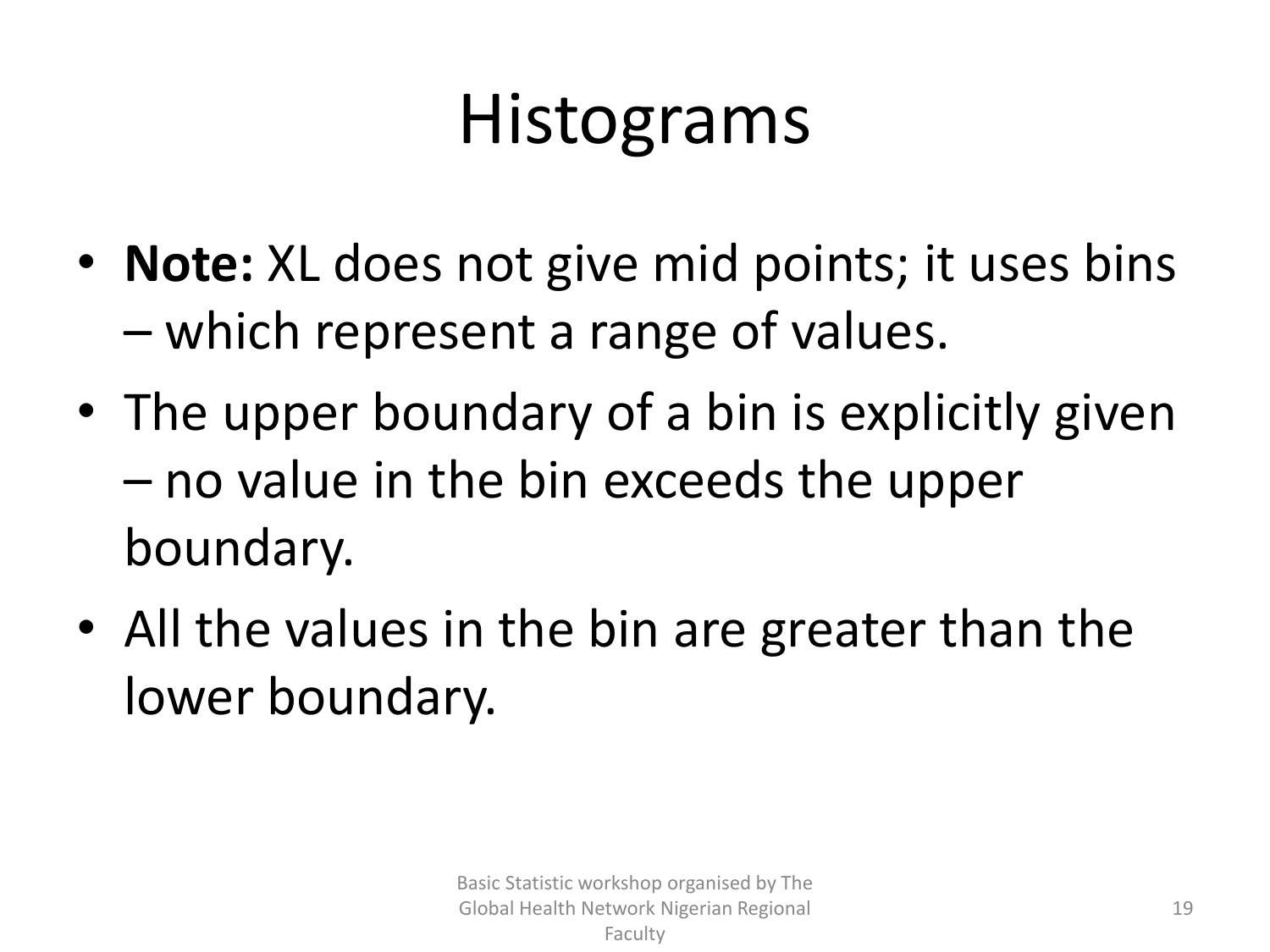#### Histogram of Height range of participants and their average weight



Faculty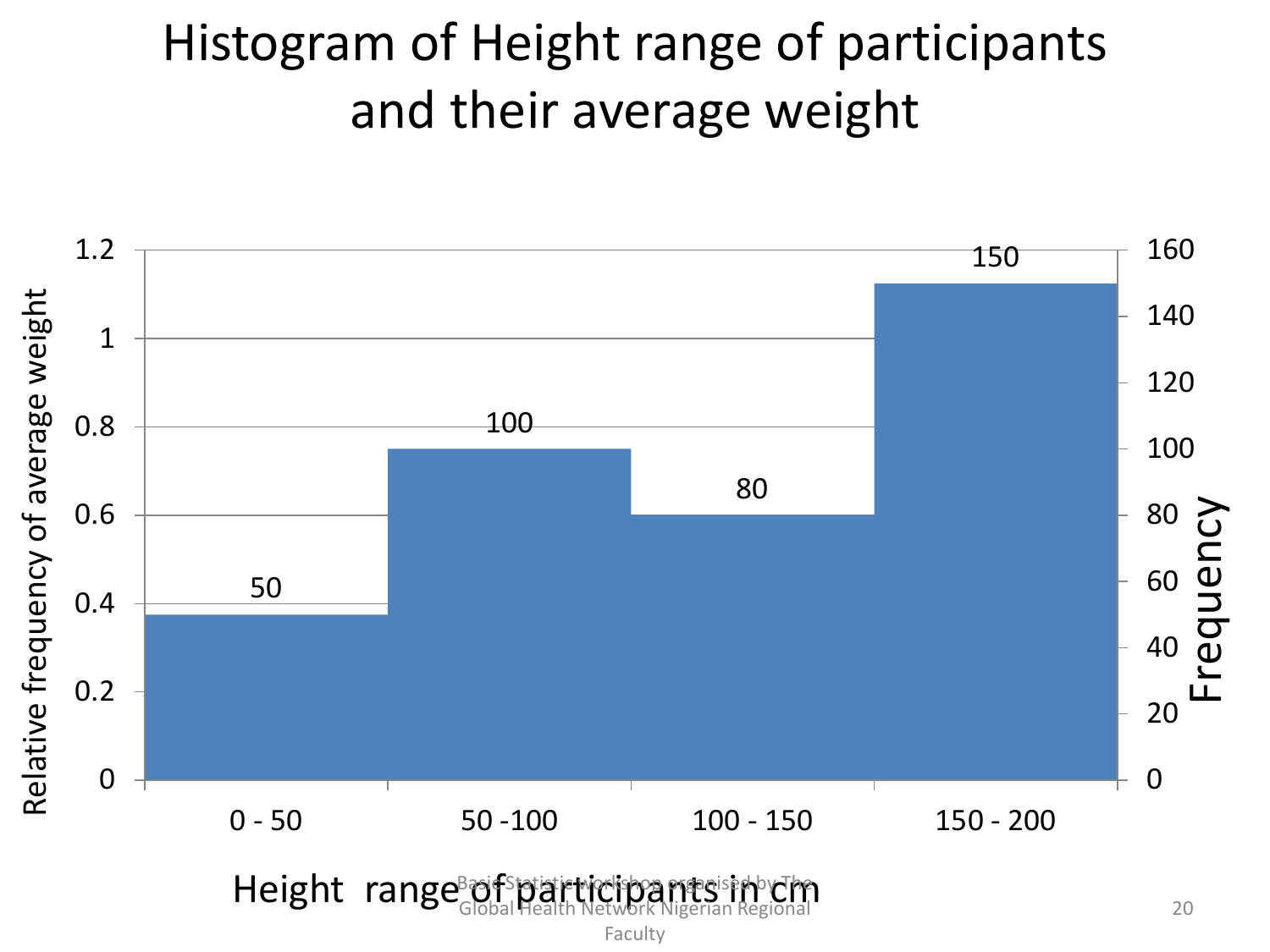# **Frequency Polygon for CEO Compensation**

Use midpoints to represent the data.

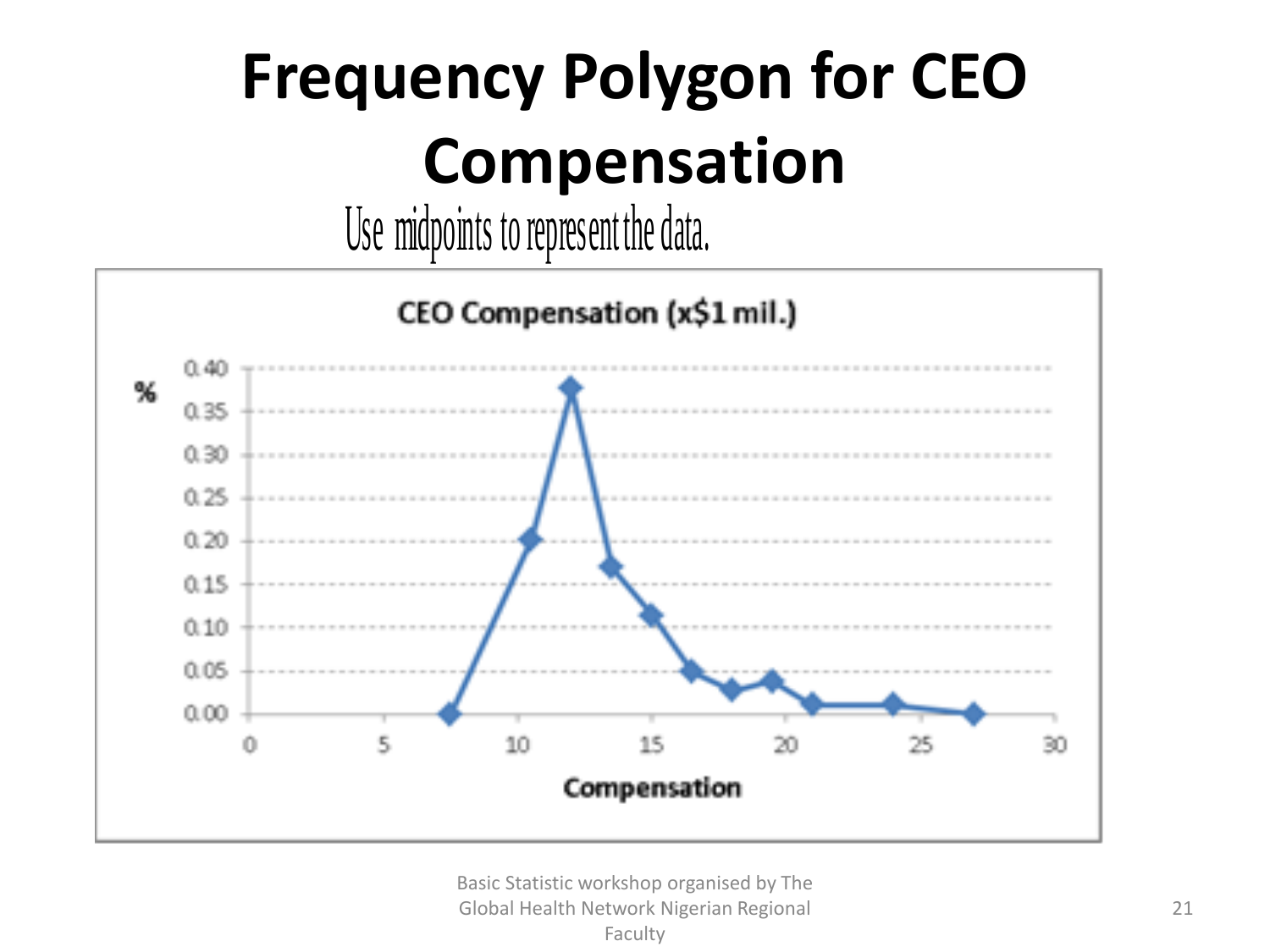# **Ogive for CEO Compensation**

Cumulative percentages are plotted along the *Y* axis.

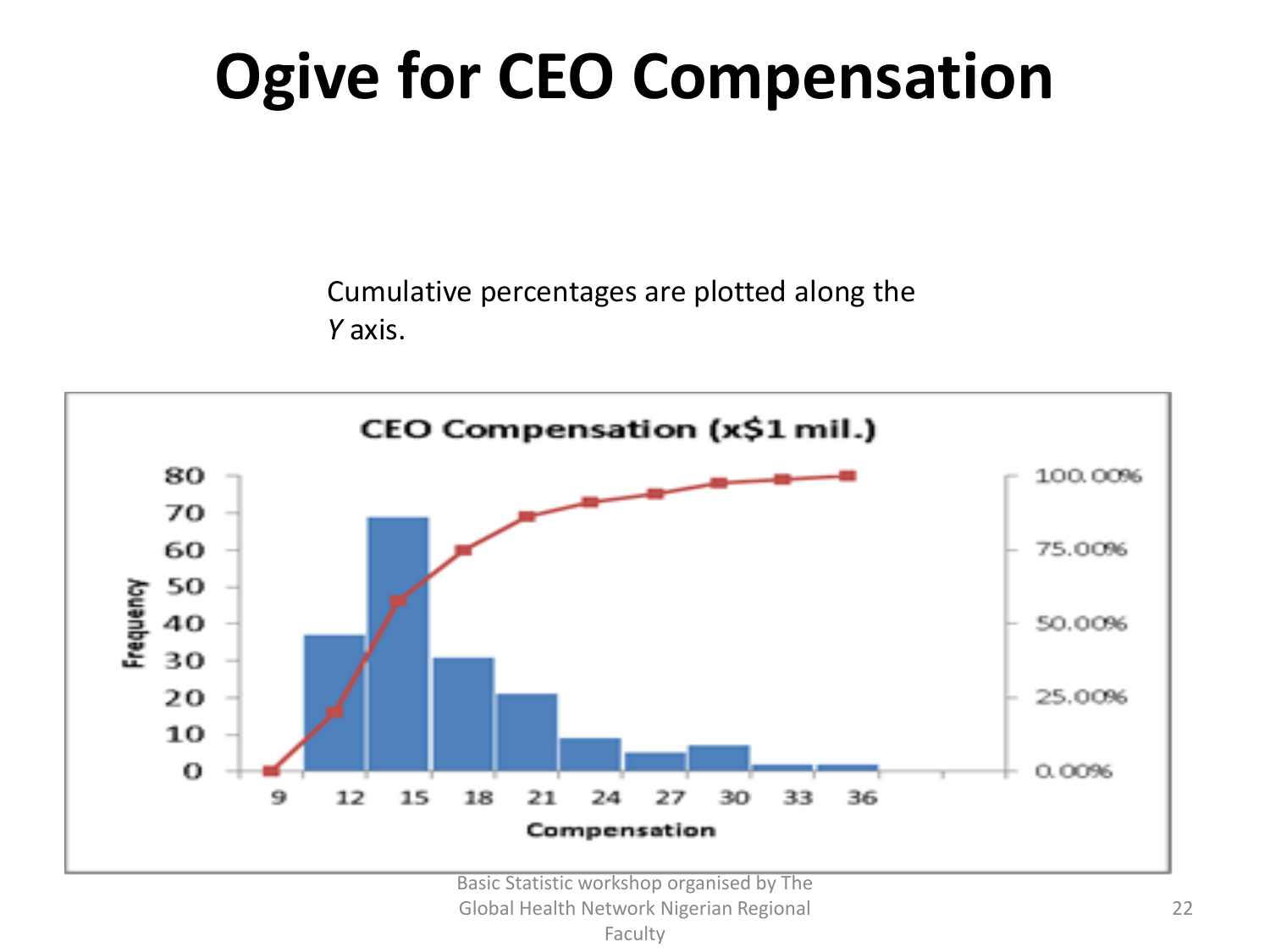### **XY Scatter Chart**

- This type of chart should be used with two variables when both of the variables are quantitative and continuous.
- Plot pairs of values using the rectangular coordinate system to examine the relationship between two values.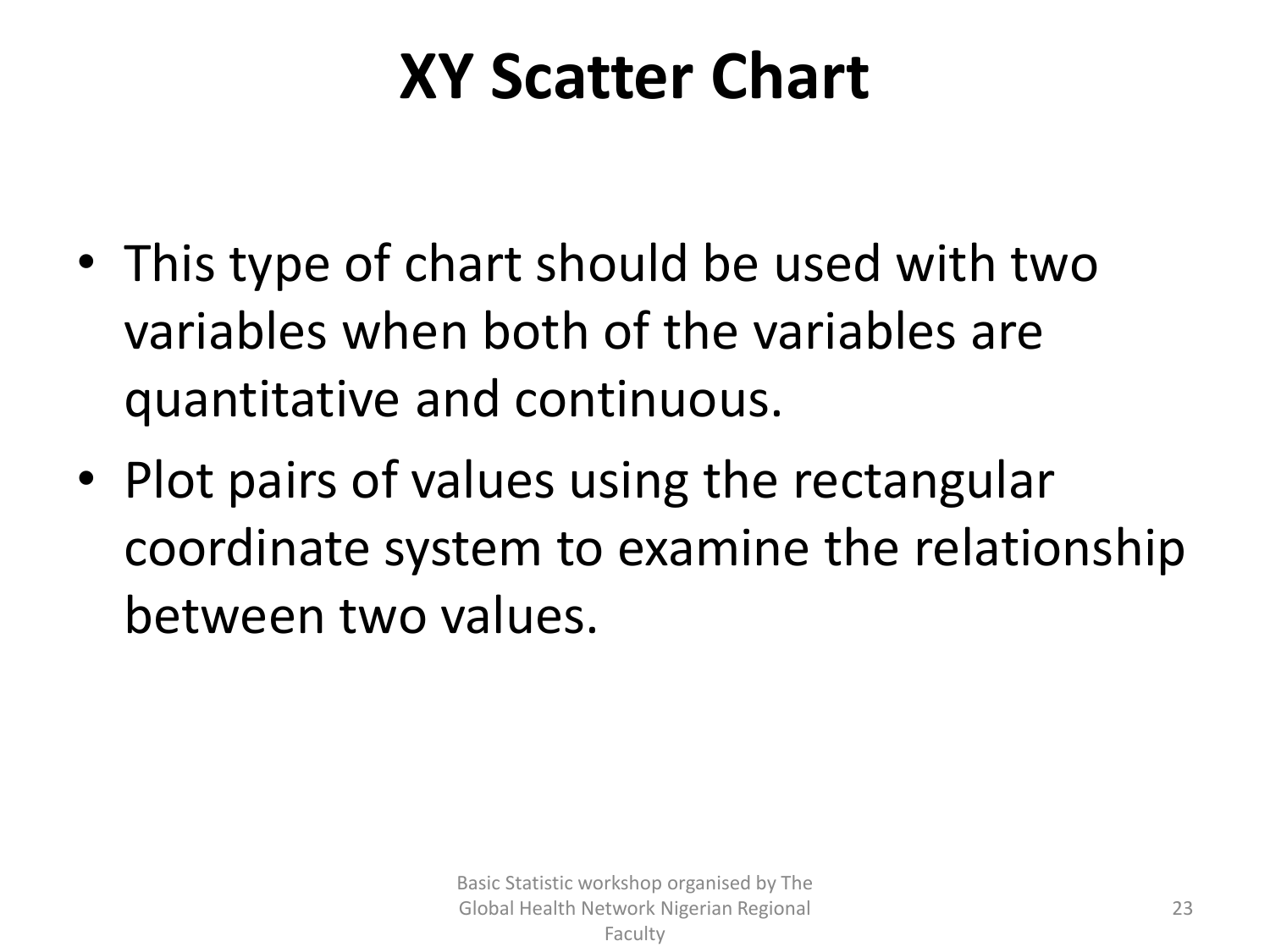## **XY Scatter Chart**

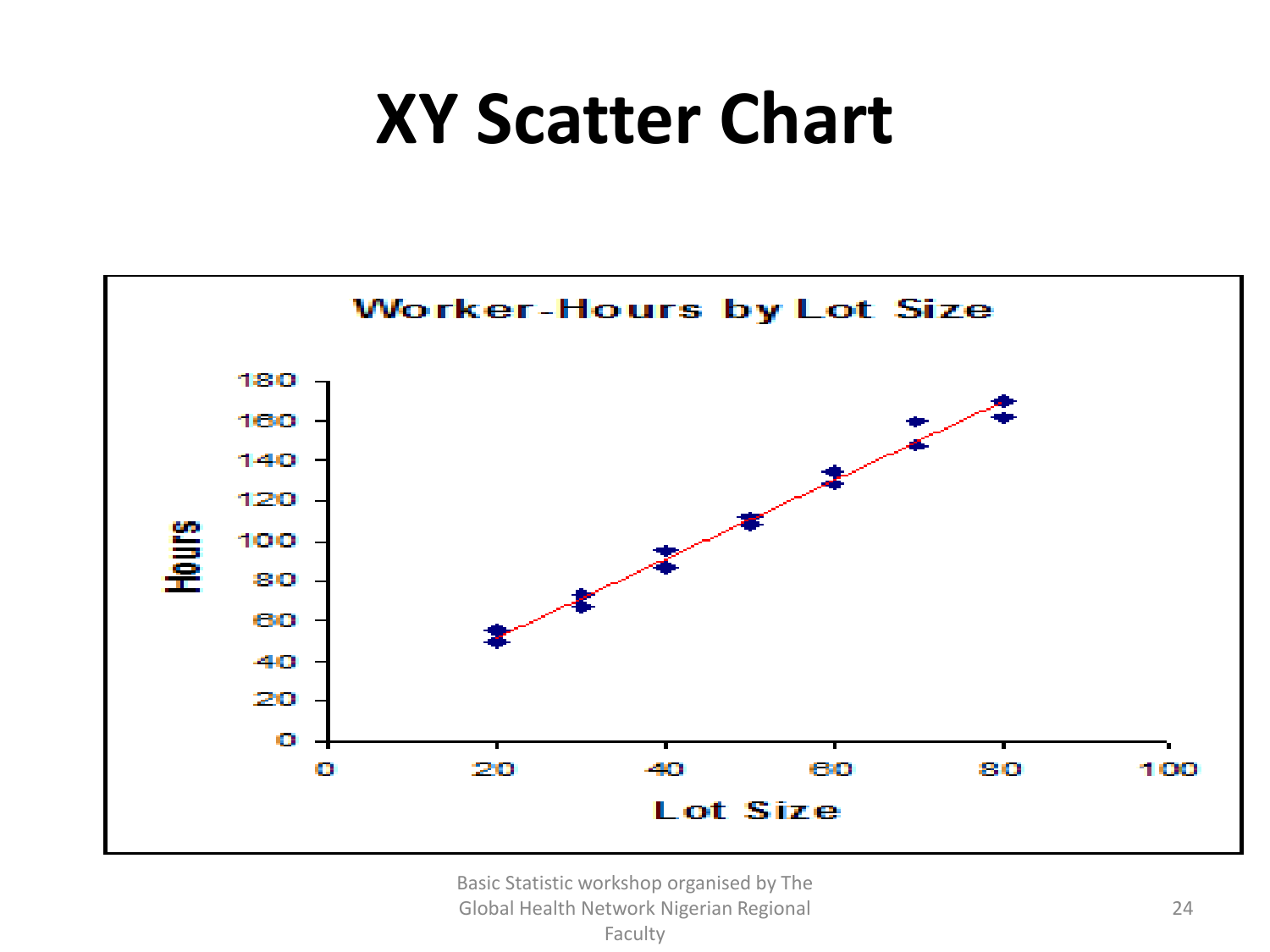#### Scattered plot of the correlation between malaria parasite count and PCV of U5 children

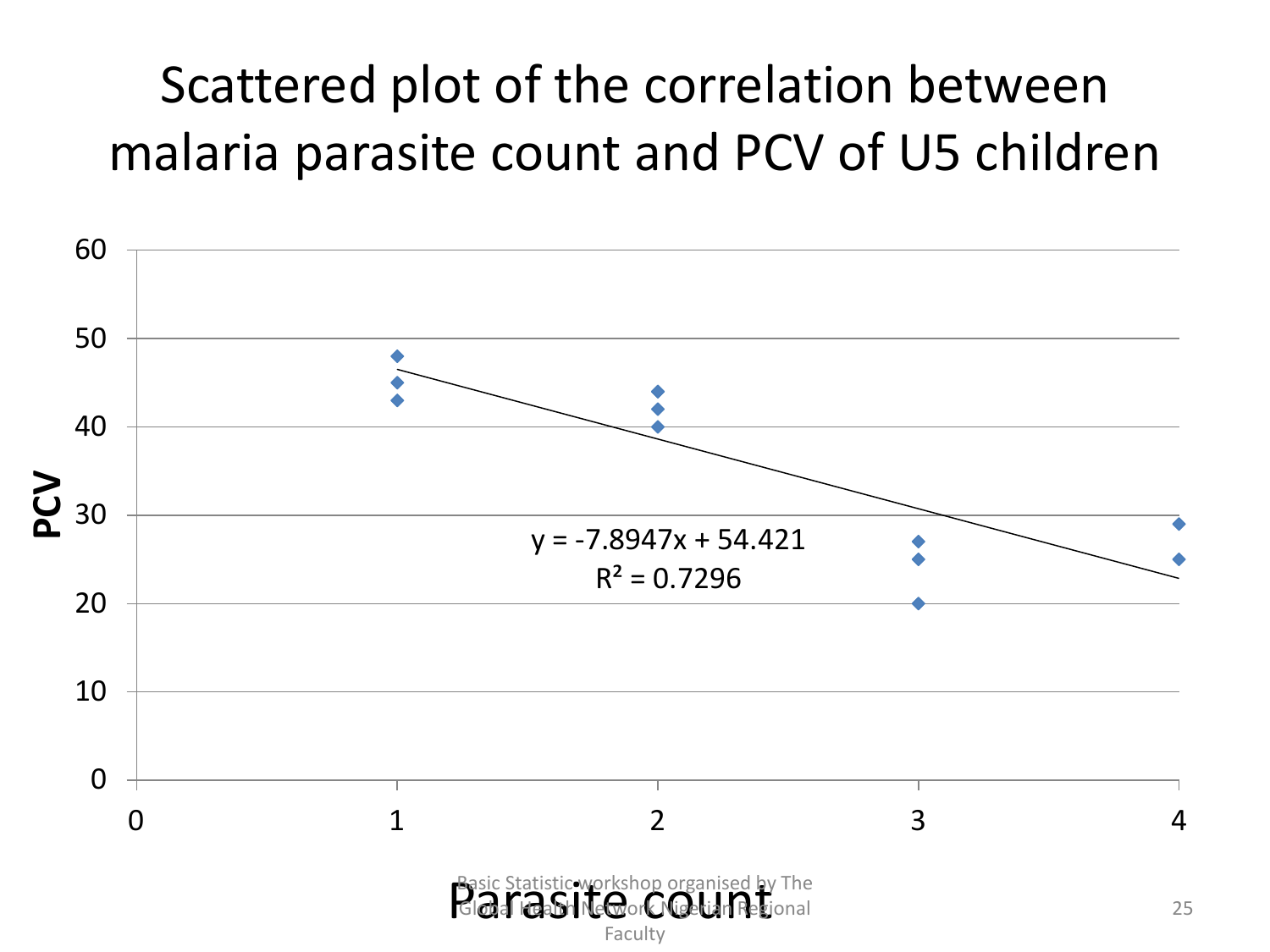- **Measure of Relationships between Two Quantitative Variables**
- •
- **Correlation**
- •
- Correlation (r) is used in describing the strength of the relationship between two (or more) variables.
- r can vary from a low of -1 (perfect negative correlation) to +1 (perfect positive relationship). A value of 0 means there is no correlation
- Correlation coefficients reflect whether the relationship between variables is:
- positive (i.e. as one variable increases, the other variable increases) or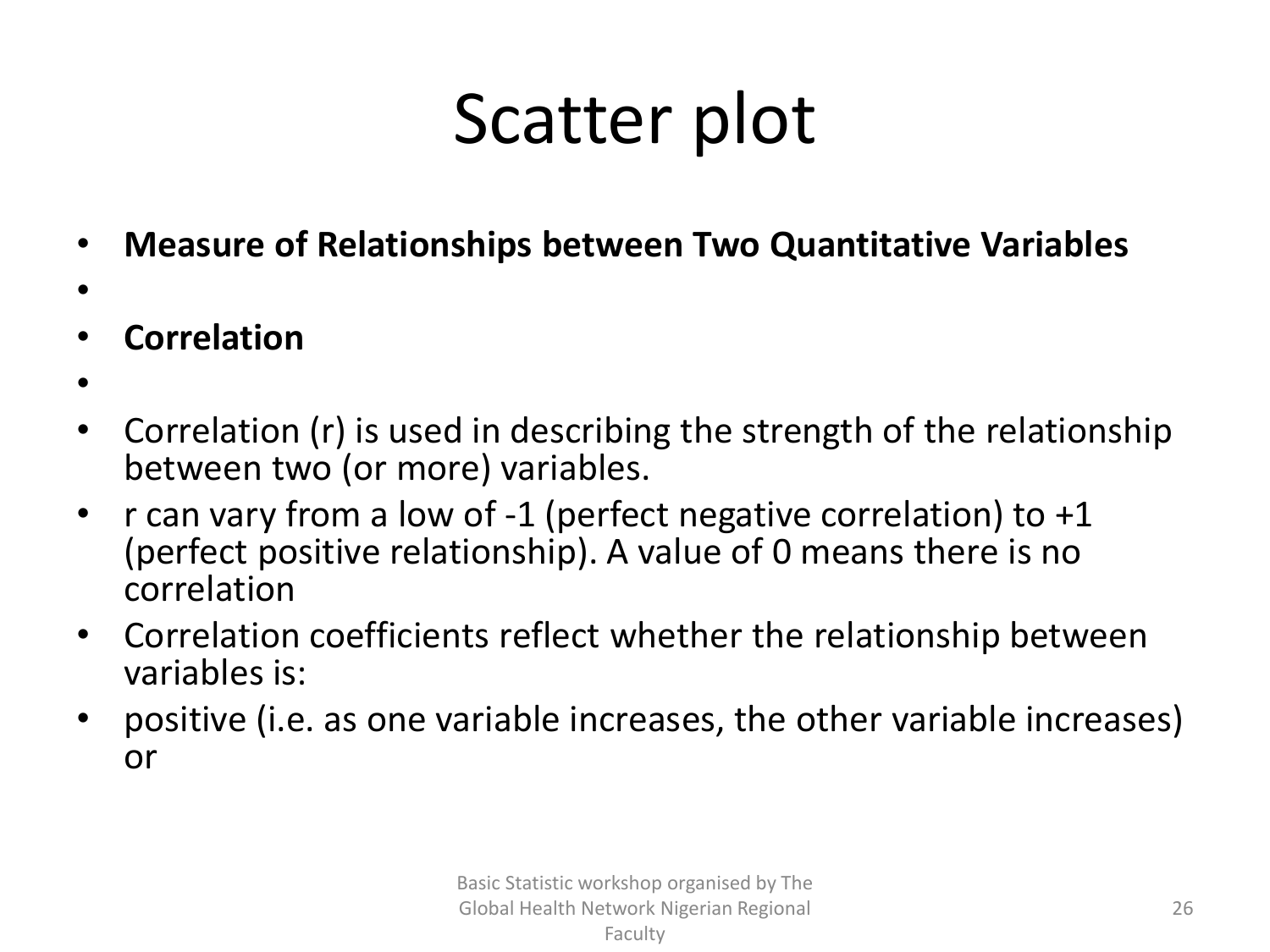- negative (i.e. as one variable increases, the other variable decreases).
- It also may indicate that there is no relationship.
- There are many different types of correlation coefficients and selection of the appropriate one depends on the variables. We will consider Pearson Product-moment Correlation Coefficient which assumes continuous quantitative data.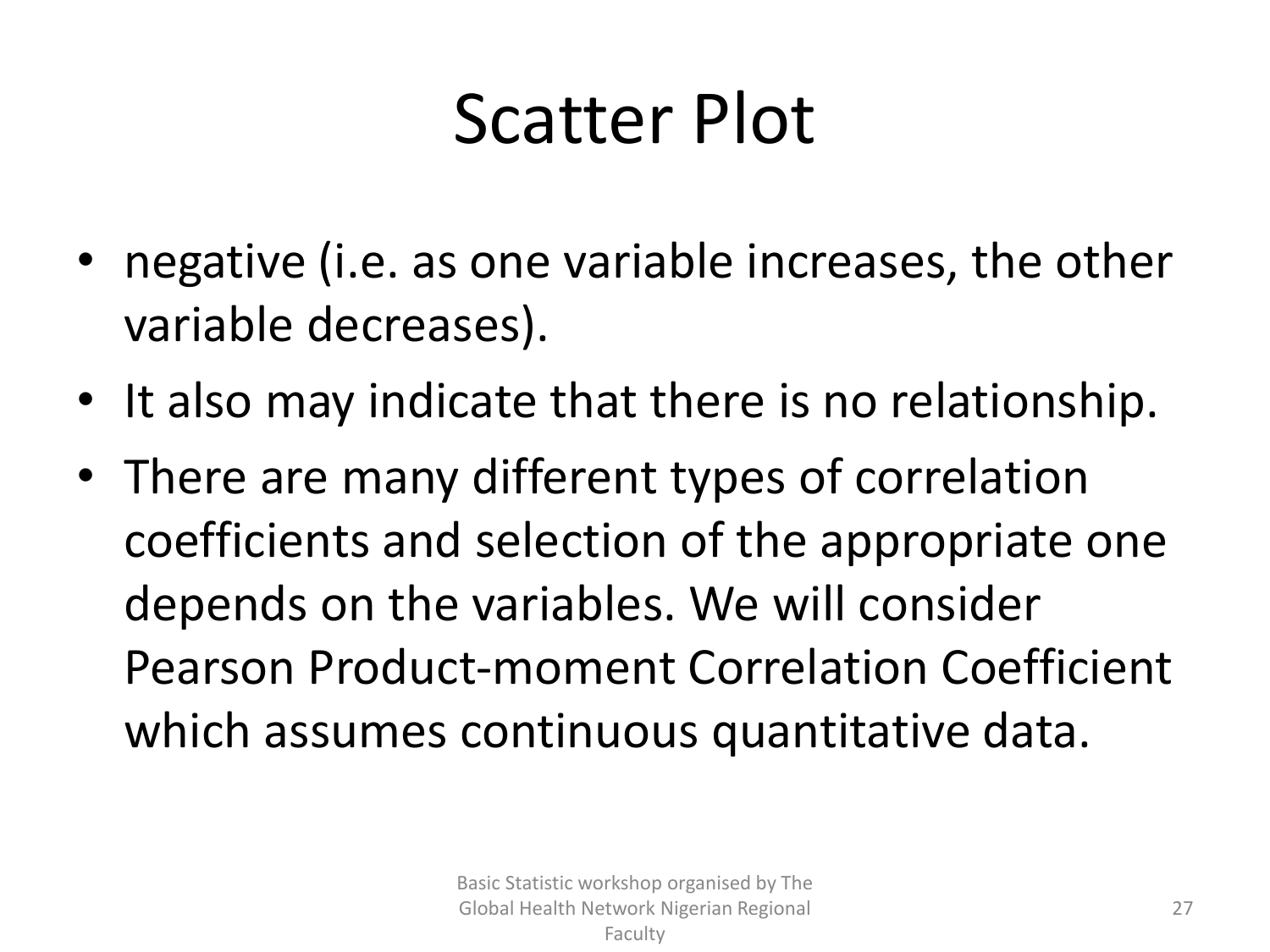- Borg and Gall, *Educational Research* from Longman Publishing, provide the following information for **interpreting correlation coefficients**.
- Correlations coefficients ranging from 0.20 to 0.35 show a slight relationship between the variables; they are of little value in practical prediction situations.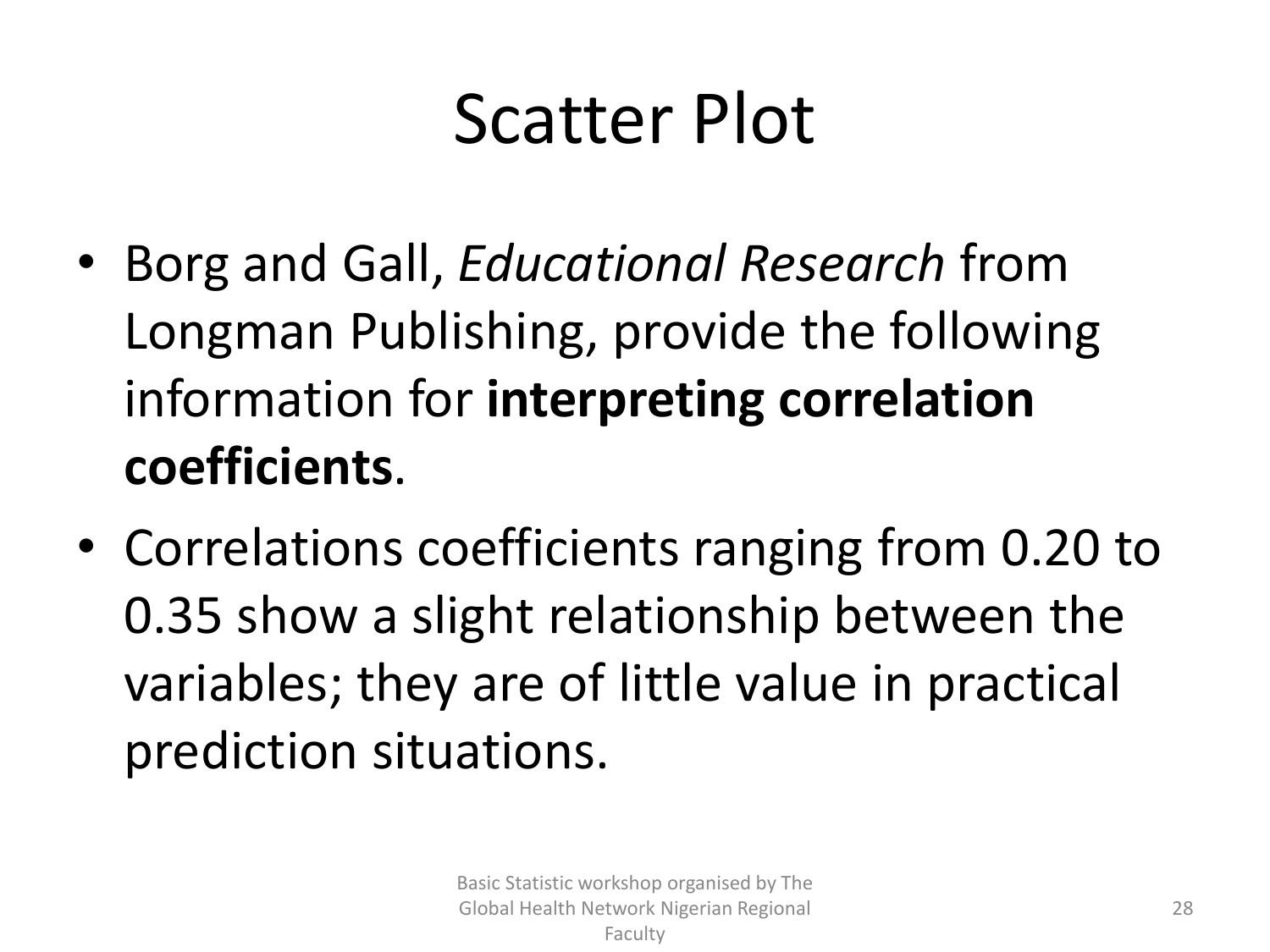- With correlations around 0.50, crude group prediction may be achieved. In describing the relationship between two variables, correlations that are this low do not suggest a good relationship.
- Correlations coefficients ranging from 0.65 to 0.85 make possible group predictions that are accurate enough for most purposes. Near the top of this correlation range, individual predictions can be made that are more accurate than would occur if no such selection procedure were used.
- Correlations coefficients over 0.85 indicate a close relationship between the two variables.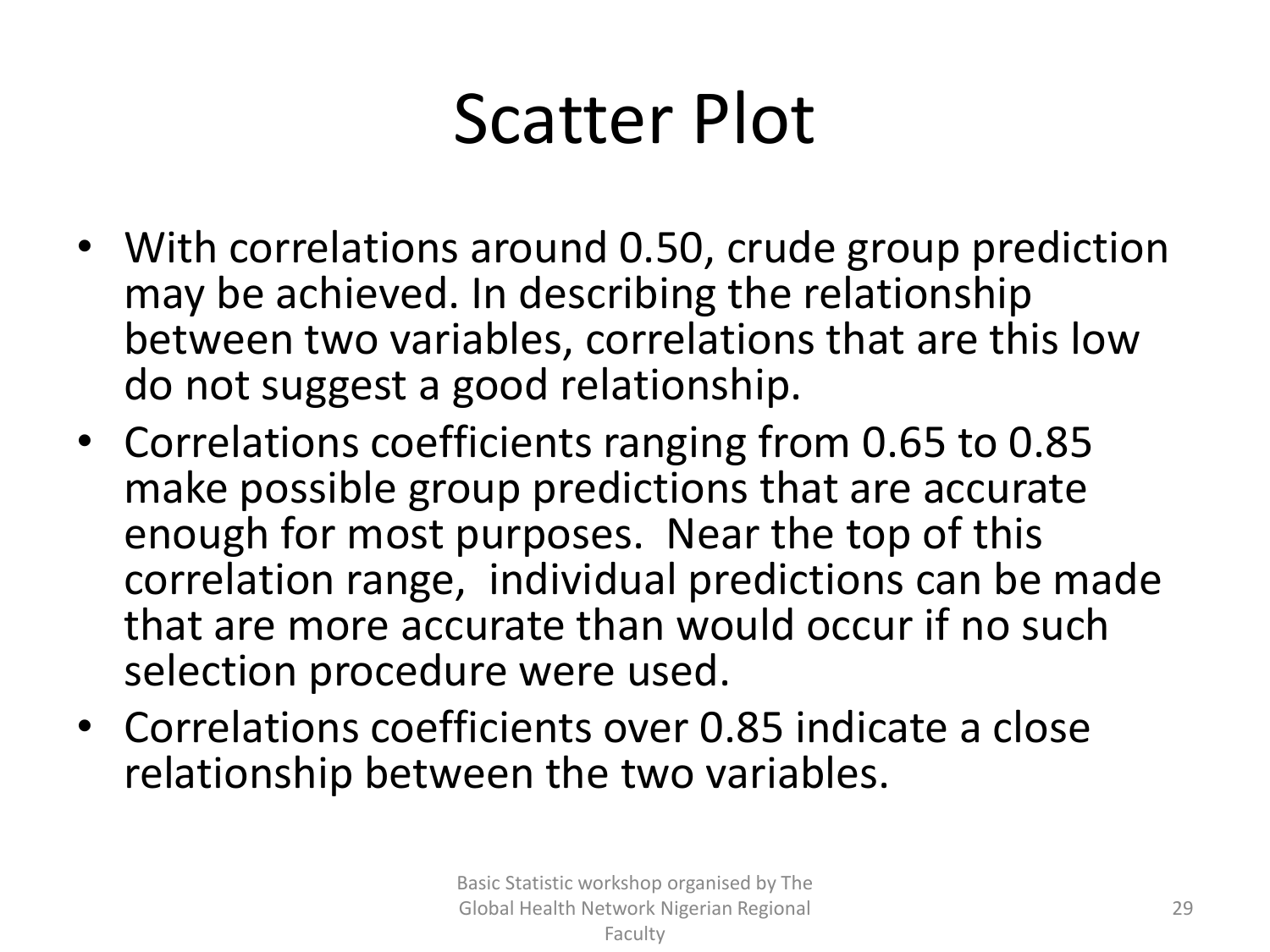- It is important to understand that **even a high correlation coefficient does not establish a cause and effect relationship.** There may be other factors that relate to both of the variables.
- **Line of Best Fit and Other Considerations**
- It is always good to look at an **XY scatter plot** to see what you think about the relationship between the variables.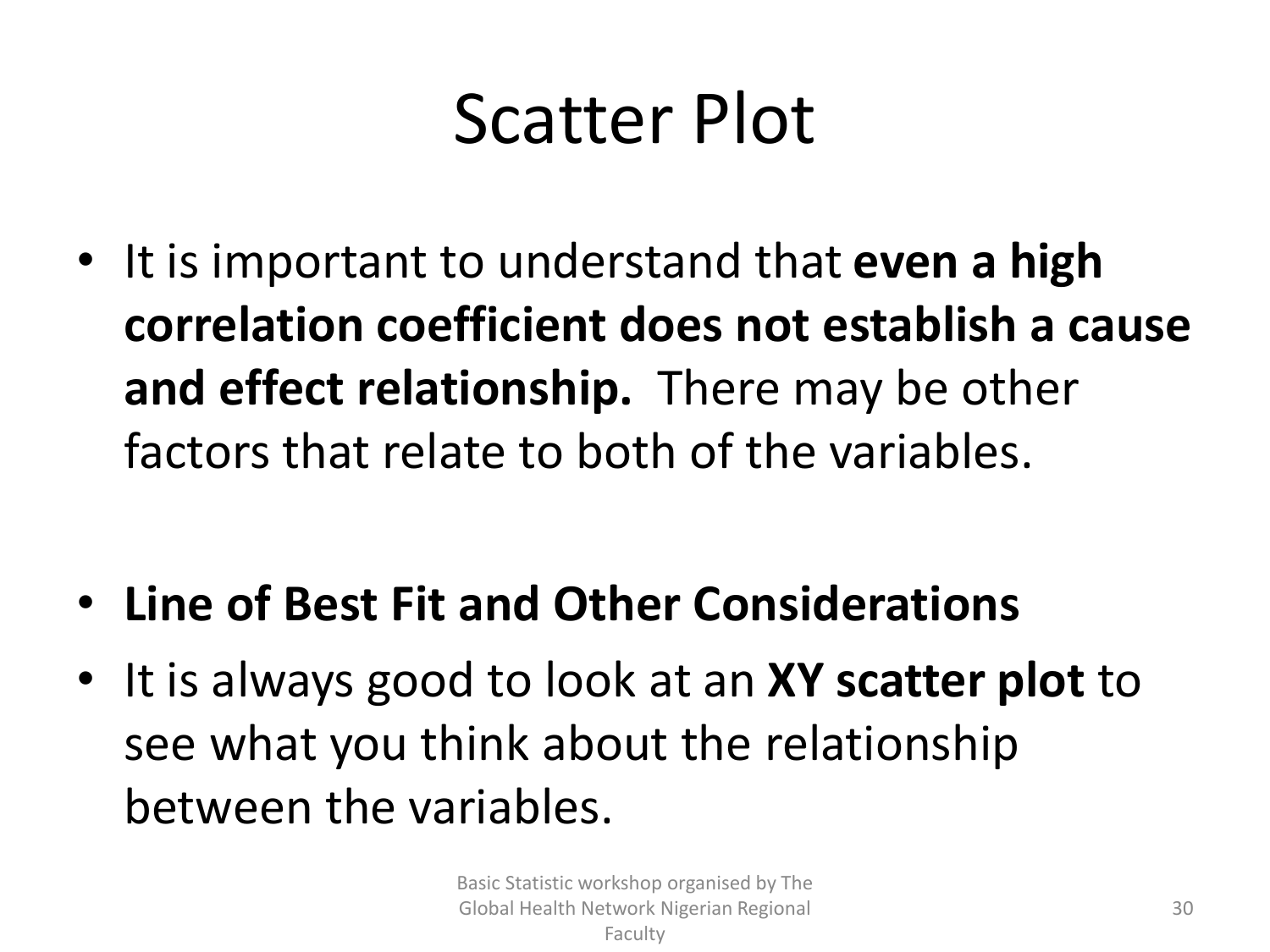• In comparing two variables, you can take the square root of the correlation to get the correlation coefficient; this measure gives the percent of variation in the dependent variable that is 'explained' by the independent variable.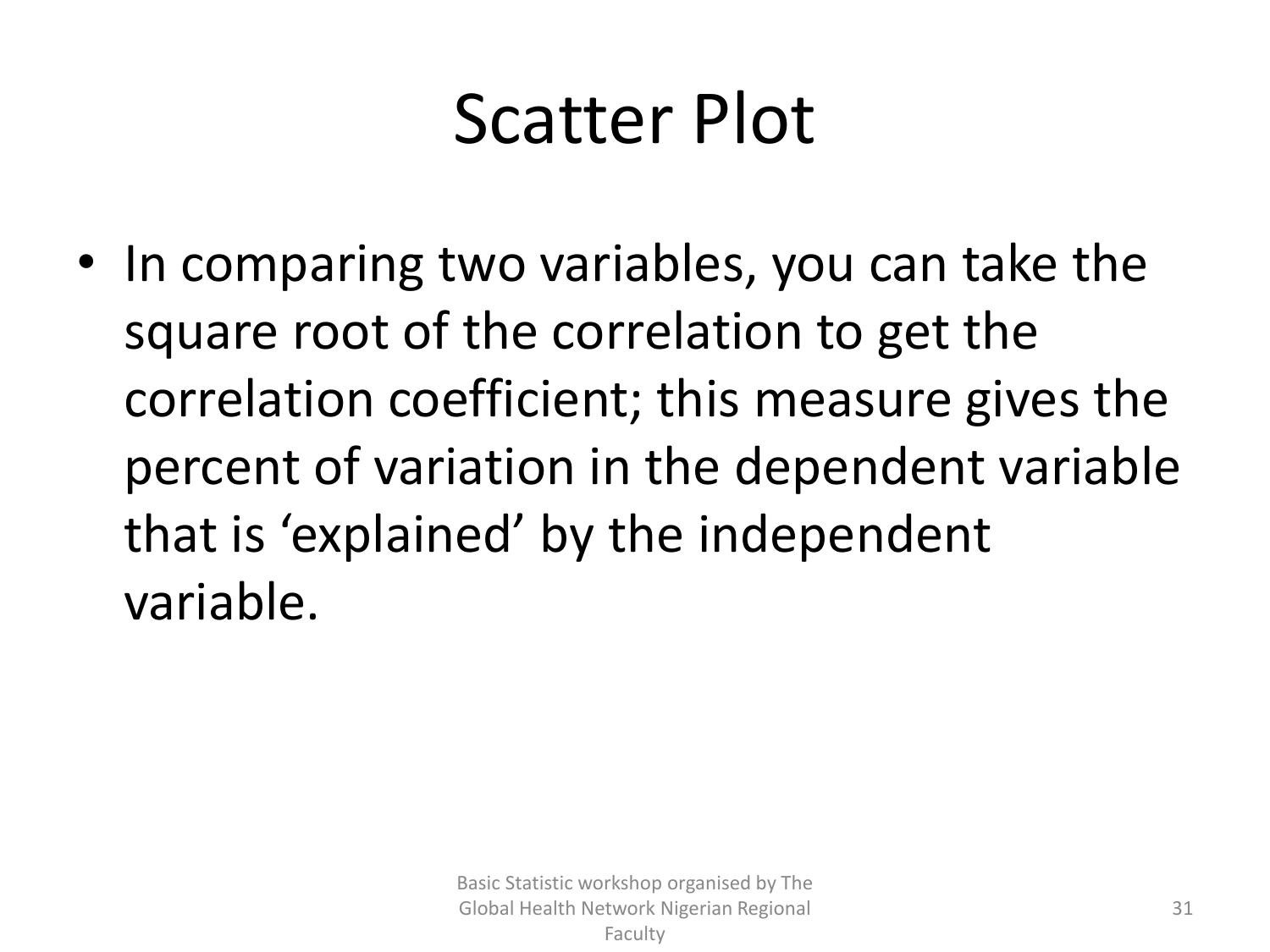• Excel will not only give you a correlation coefficient, but it will also give you the equation for the **Least Square line** which can be useful in describing the relationship between the two variables and in making predictions of the dependent variable from the independent variable. Note the **slope** of the line; it tells how much the y value changes for each unit change in x.

• .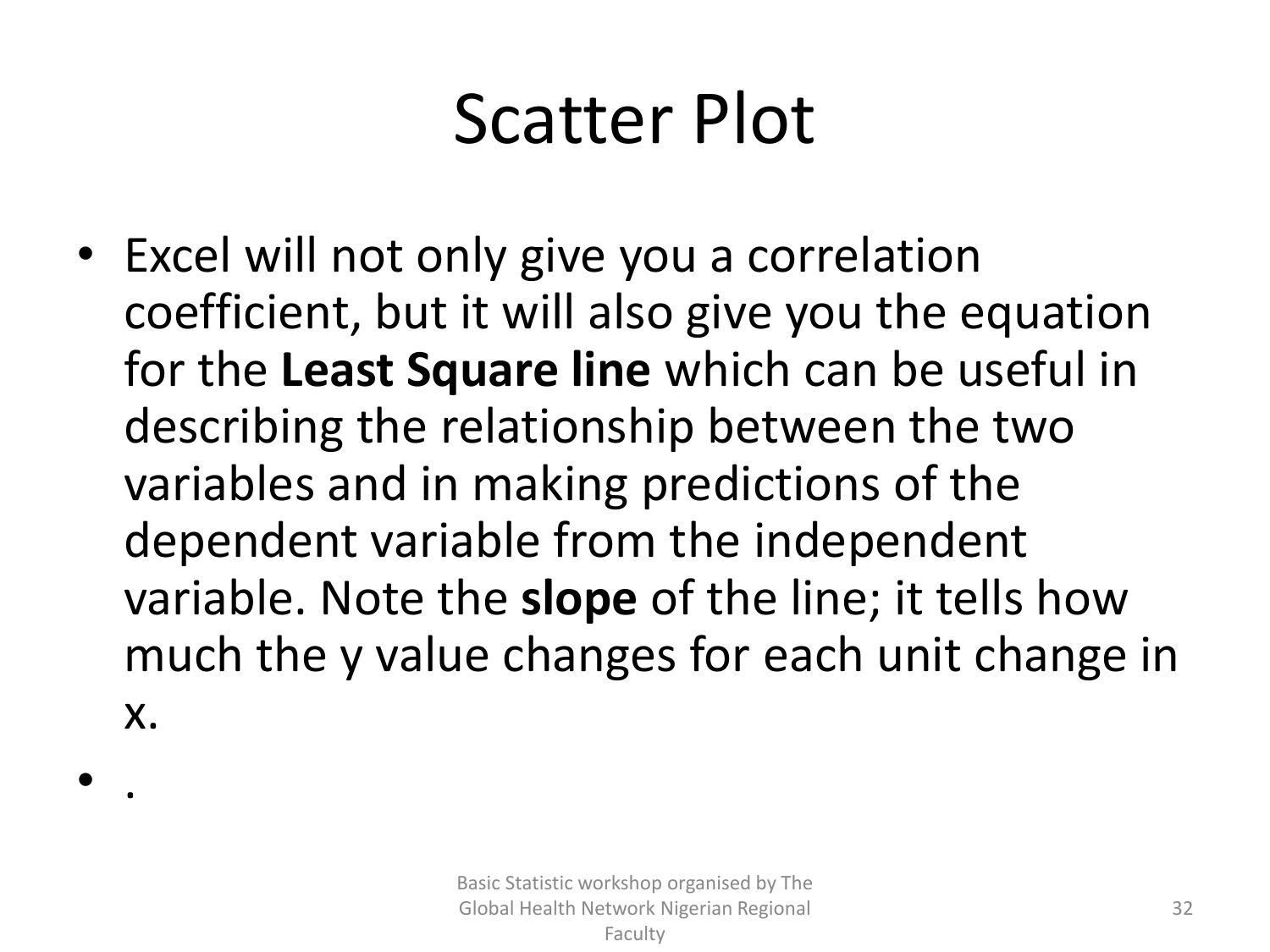• Note that in making predictions of y based on x, stay close to the data set in your selection of x; the function may not look the same outside of the given data range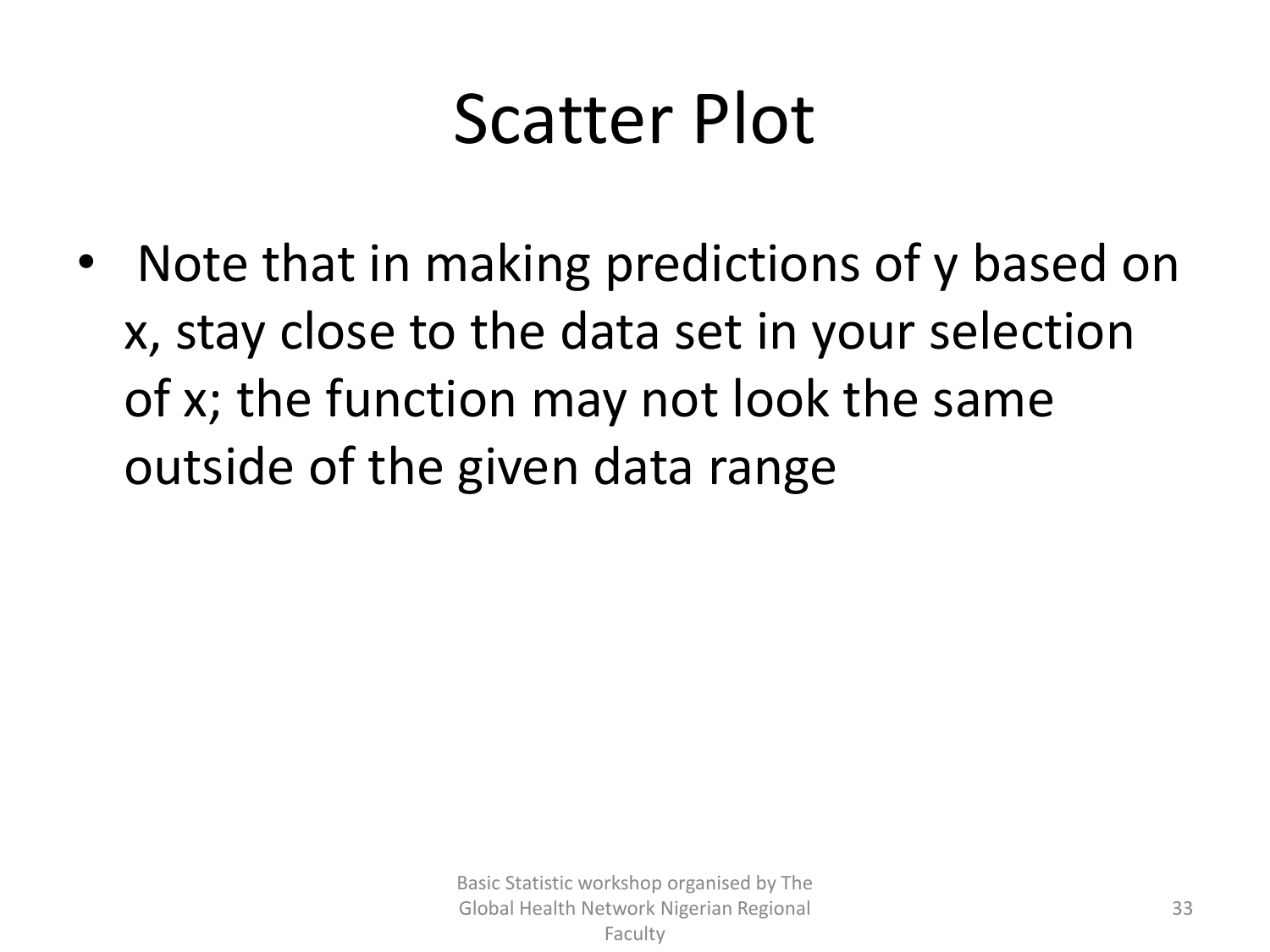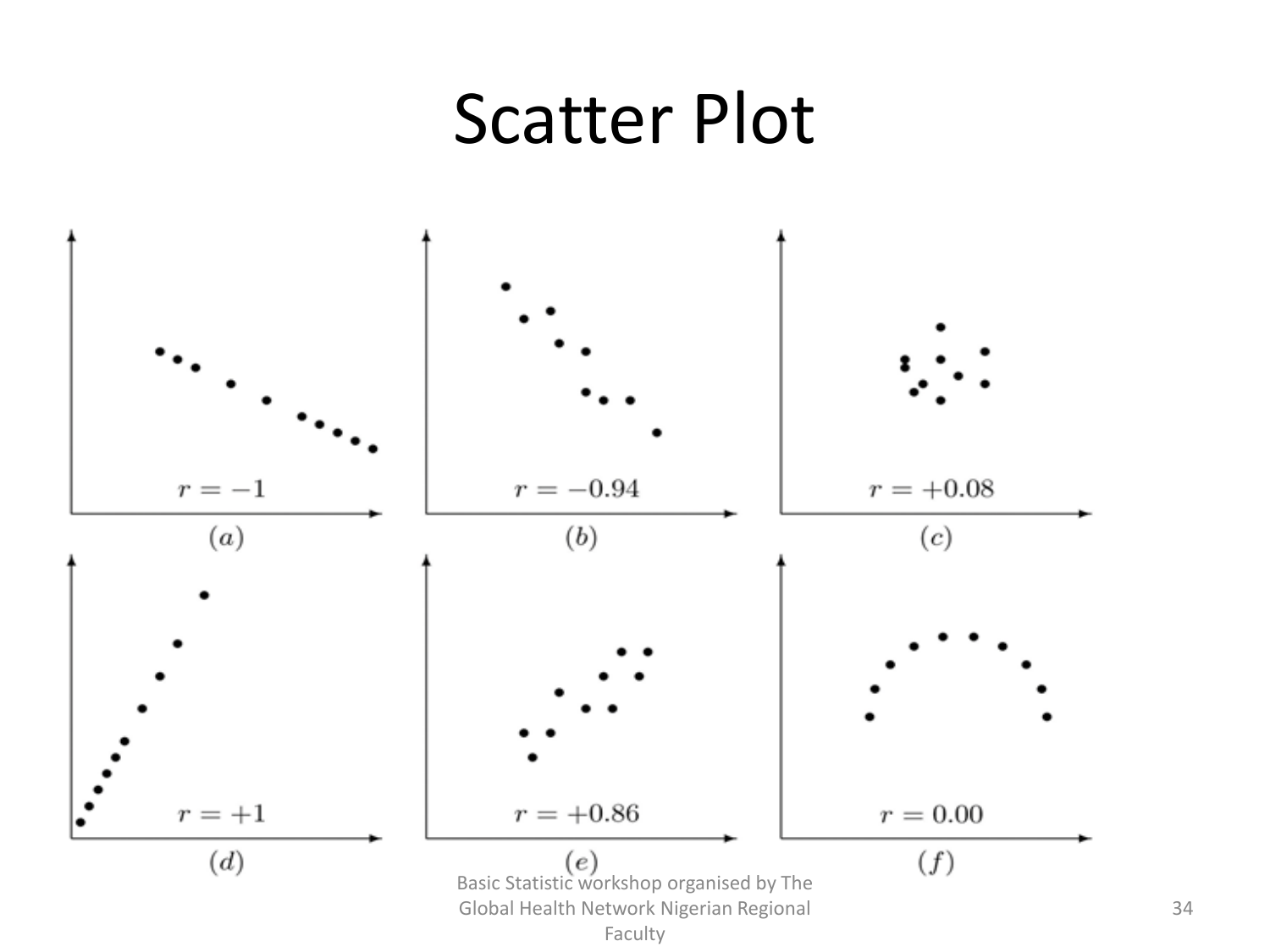• In Excel, use the function wizard to find the **correlation coefficient**:

•

• CORREL(A2:A16,B2:B16) g *insert/highlight the correct range*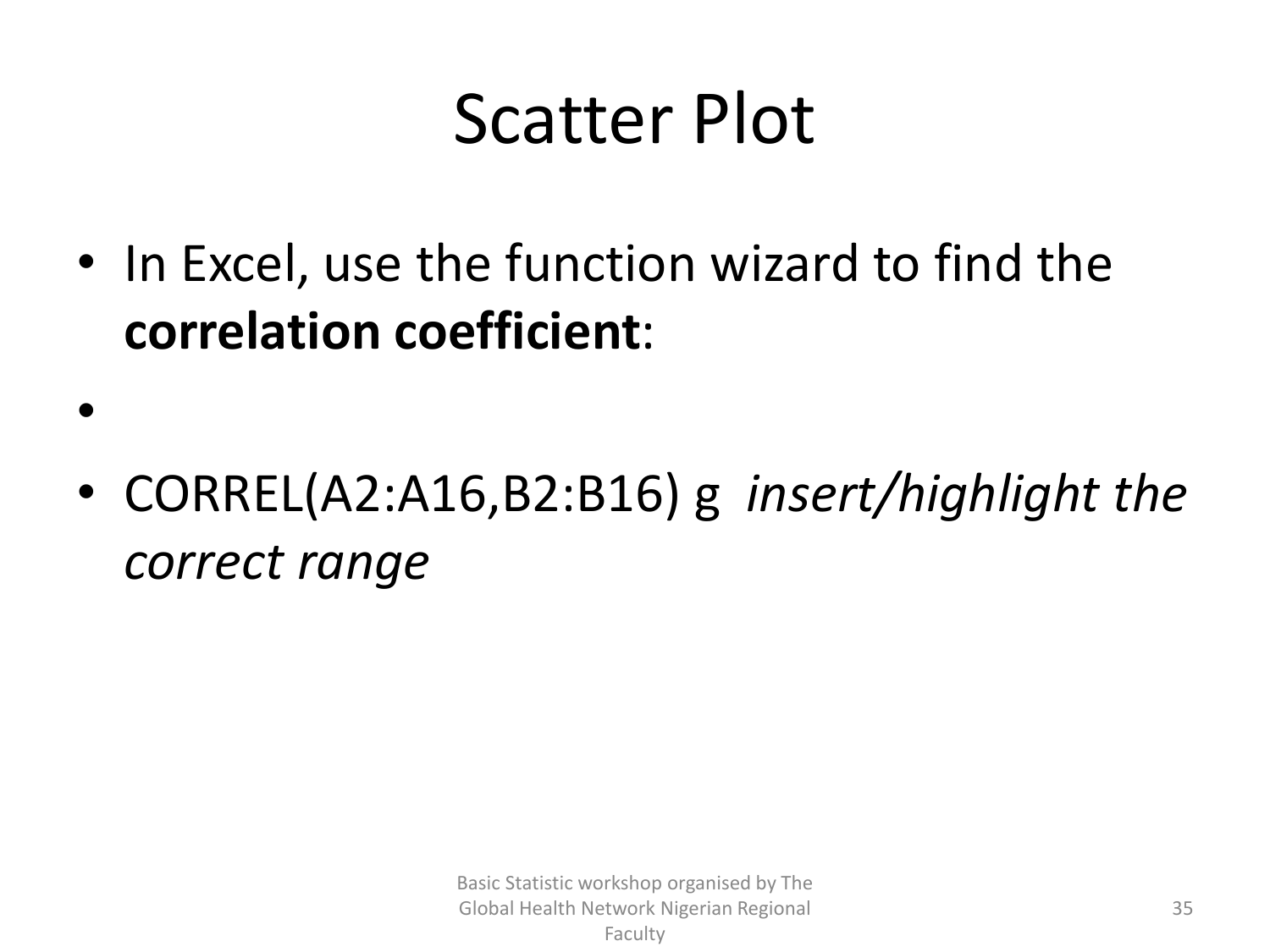### **For Discussion**

- Would you expect the correlation between engine size and gas mileage to be positive or negative? Why?
- The following plot shows the relationship between a test for employment (Score 1) and the results of a test given after training (Score 2). Interpret - Consider factors such as slope, coefficient of determination, and correlation.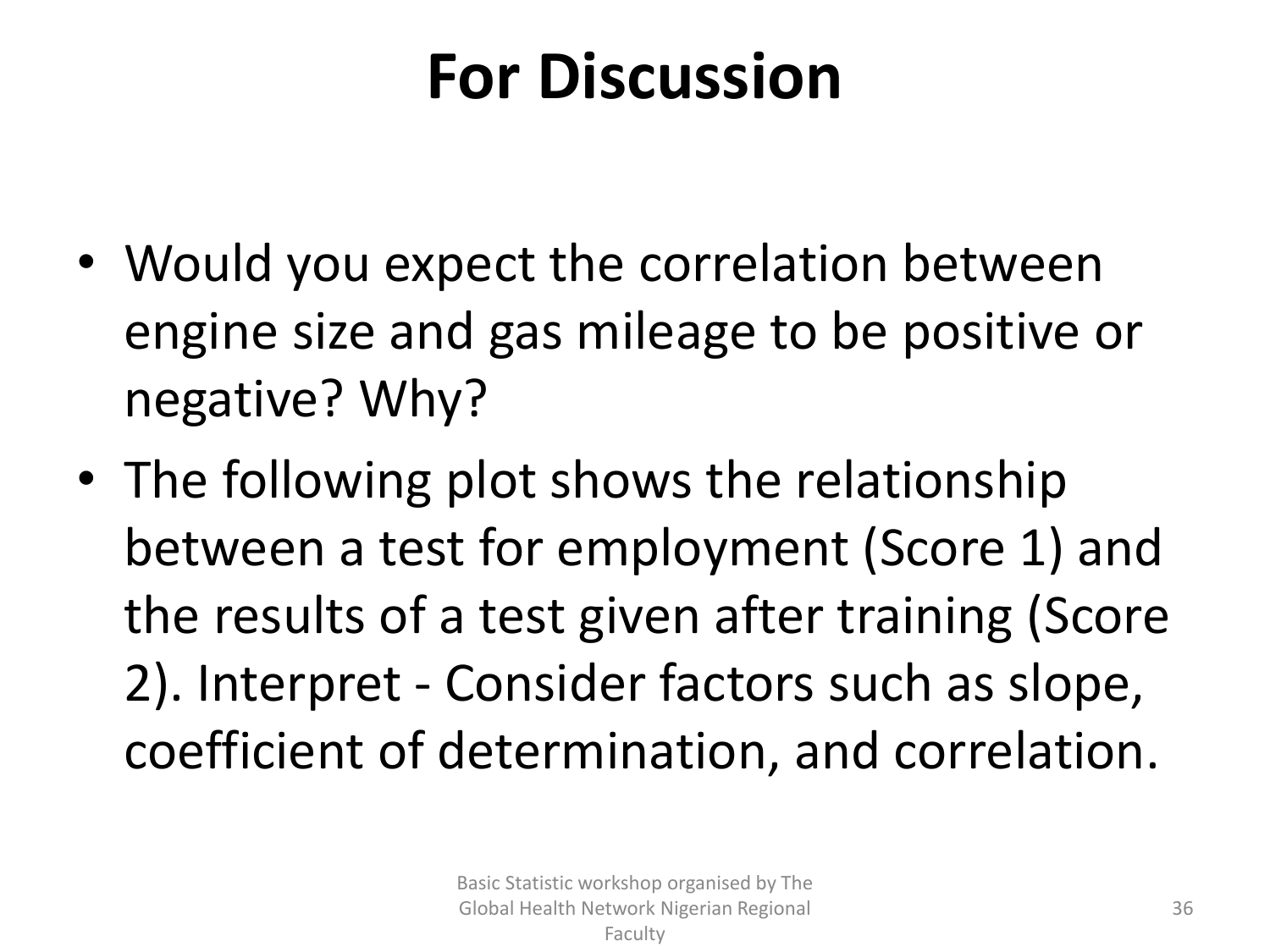# A **Line Chart**

• is similar to the scatter chart; however, it can be used when the values of the independent variable (shown on the horizontal axis) are ranked values (i.e. they do not have to be continuous variables). It is also used for time series plots.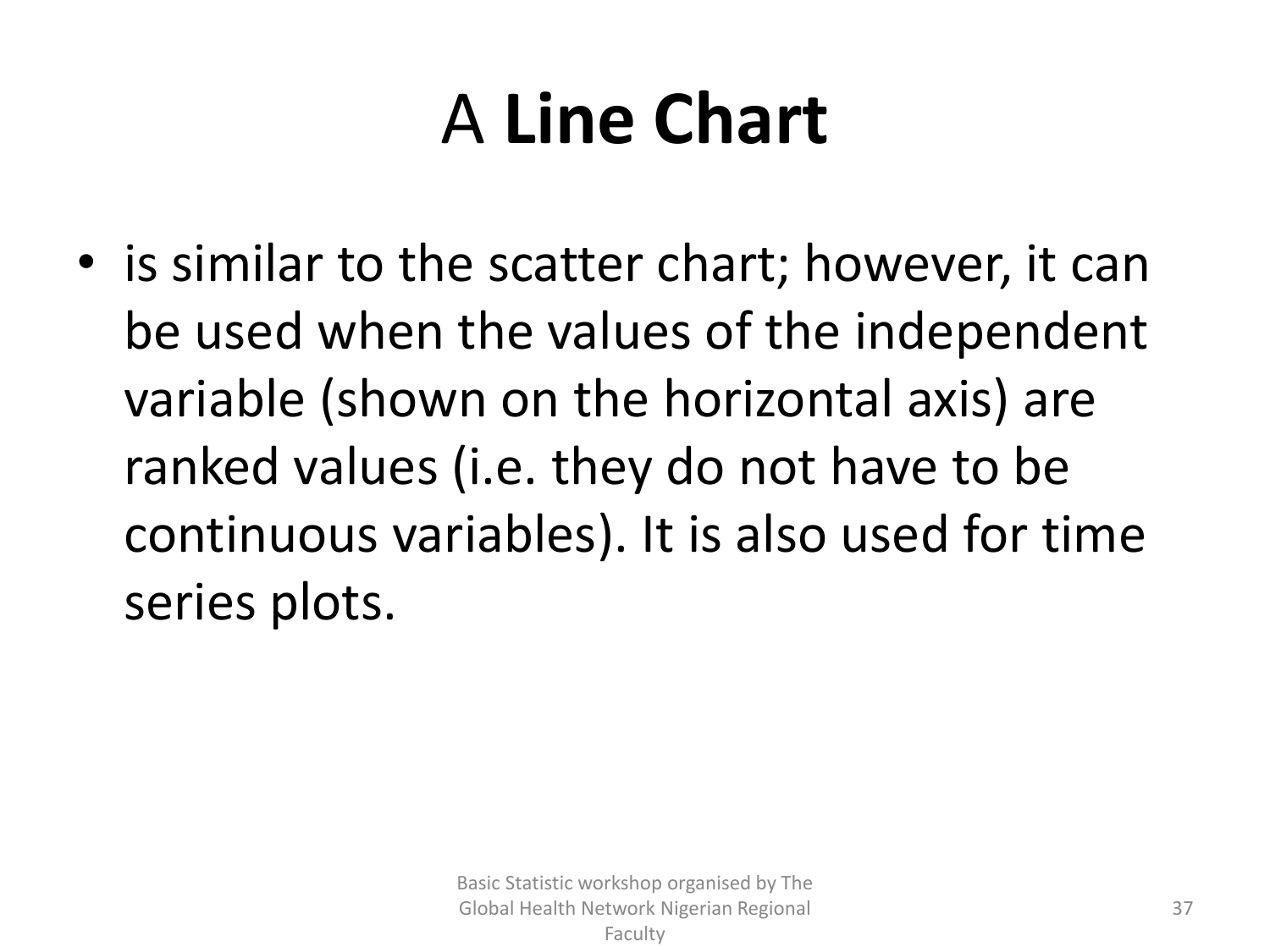# Blood clotting time of patients bitten by viper by bite-to-hospital time



Faculty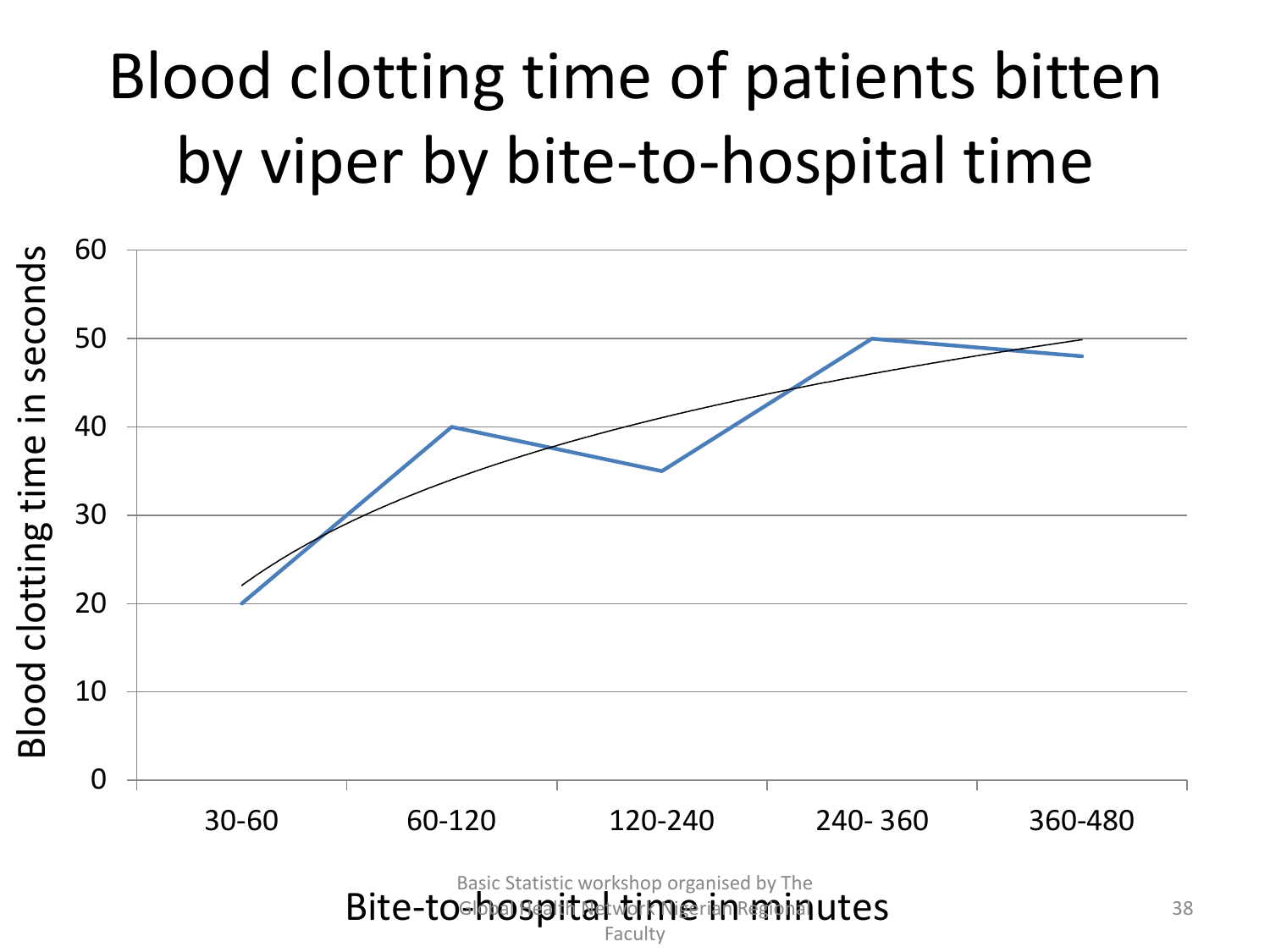1. In the following examples, what features of the 'Good Presentation' make it better than the 'Bad Presentation'?

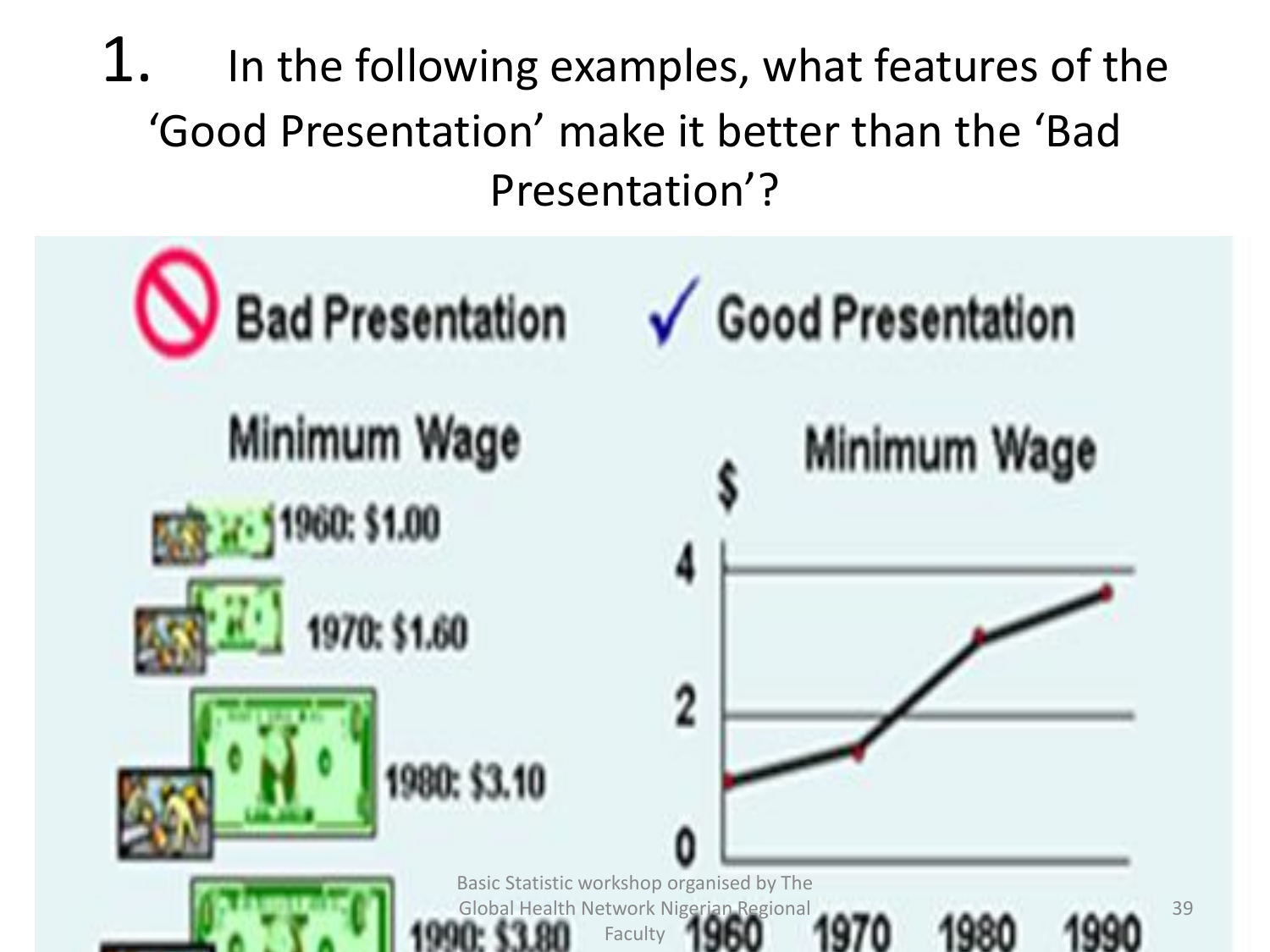## Answer

- **Answer to #1**
- **Useless Information** Don't show decimals if they are not needed
- **Poor Alignment** Make sure alignment makes sense
	- Don't center numbers, always right justify try to align decimal points
	- Consider the appropriate placement of row titles
	- Headers are left justified align with the numbers?
- **Difficult to Read** Use commas used when the number exceeds a thousand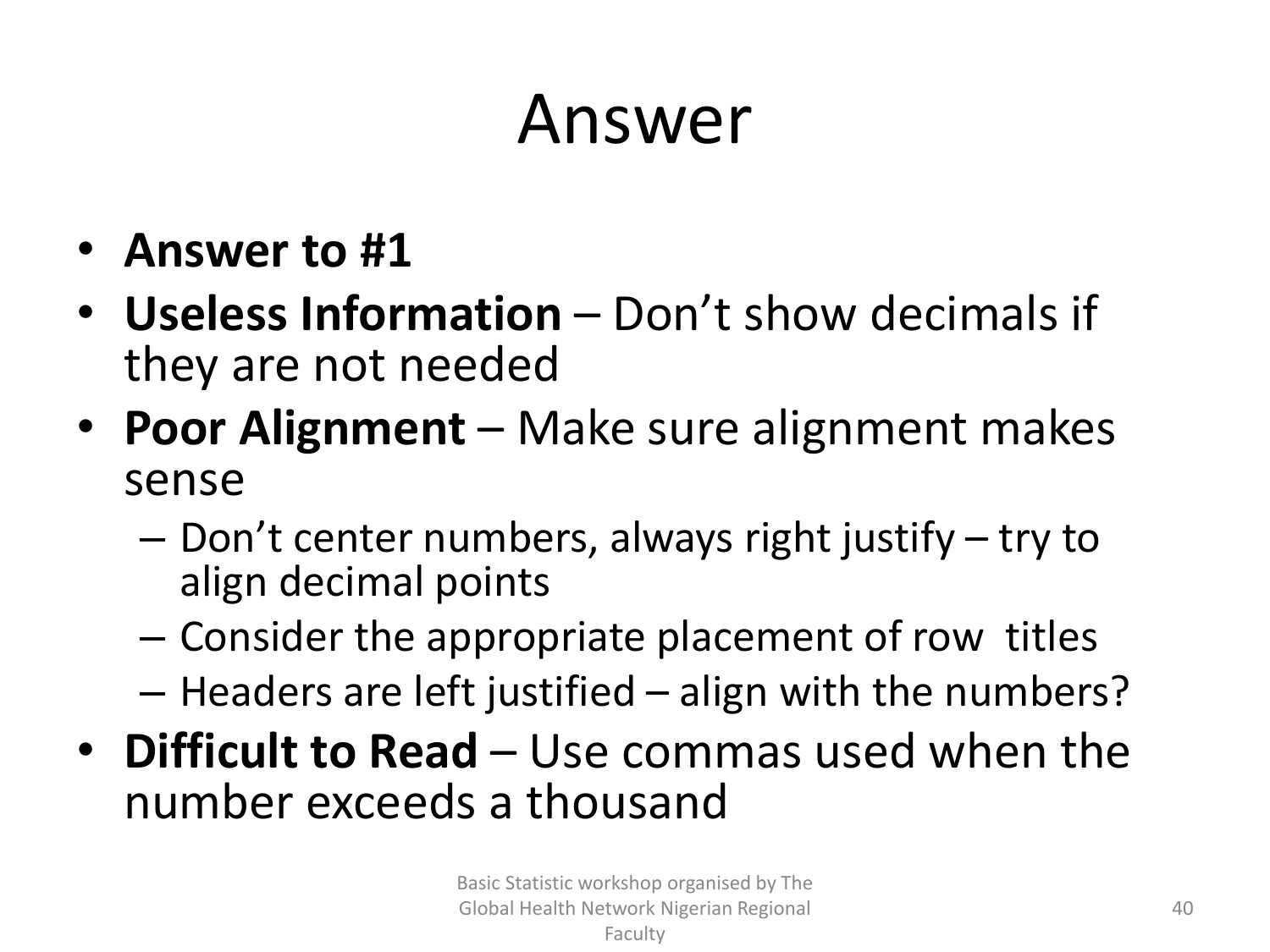2. In the following examples, what features of the 'Good Presentation' make it better than the 'Bad Presentation'?



Basic Statistic workshop organised by The

Global Health Network Nigerian Regional

Faculty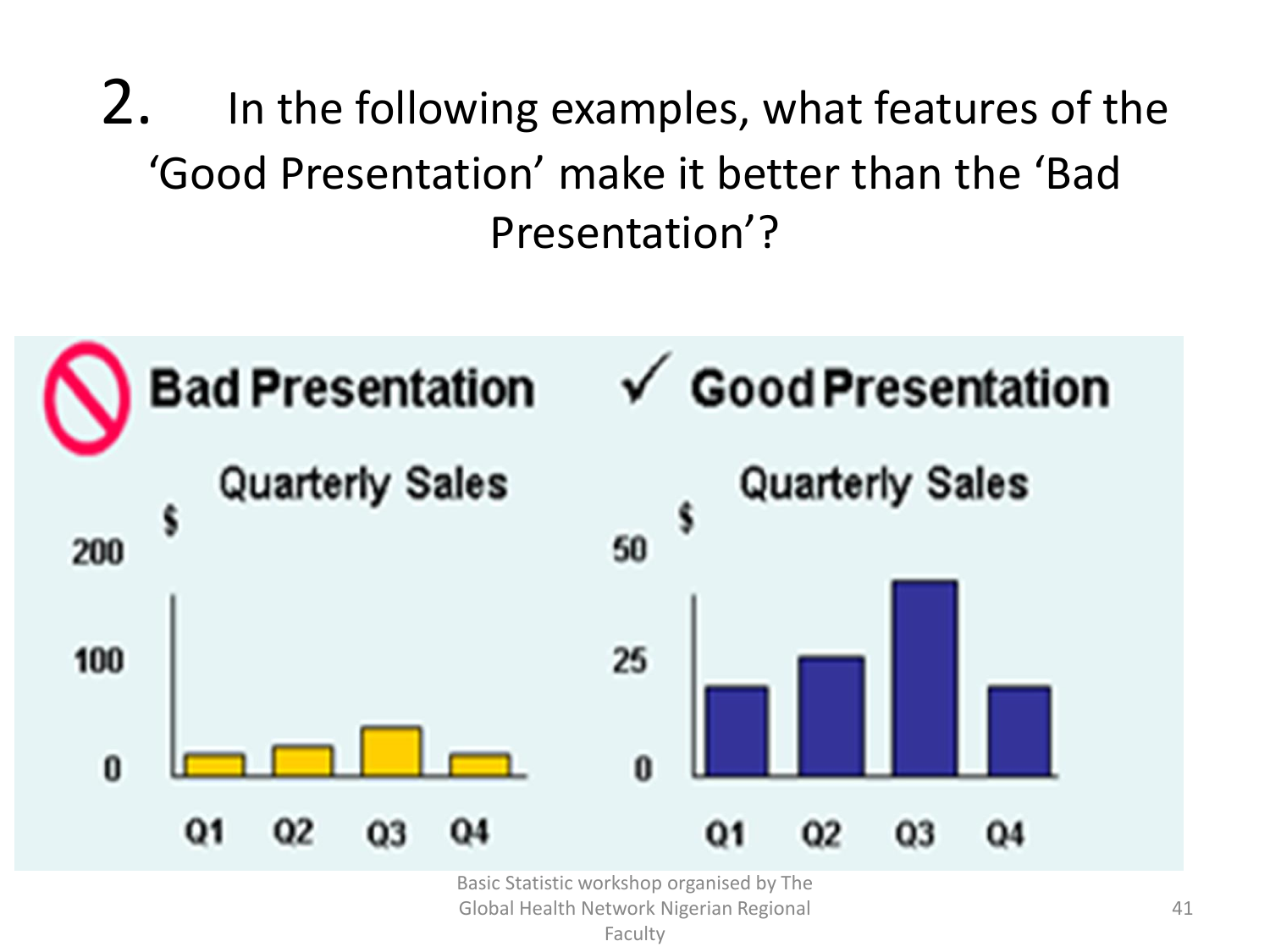3. Compare Graph A and Graph B. What message is conveyed by Graph A; how does that compare with the message conveyed in Graph B? Which is the most accurate in terms or presenting the info?



Basic Statistic workshop organised by The Global Health Network Nigerian Regional Faculty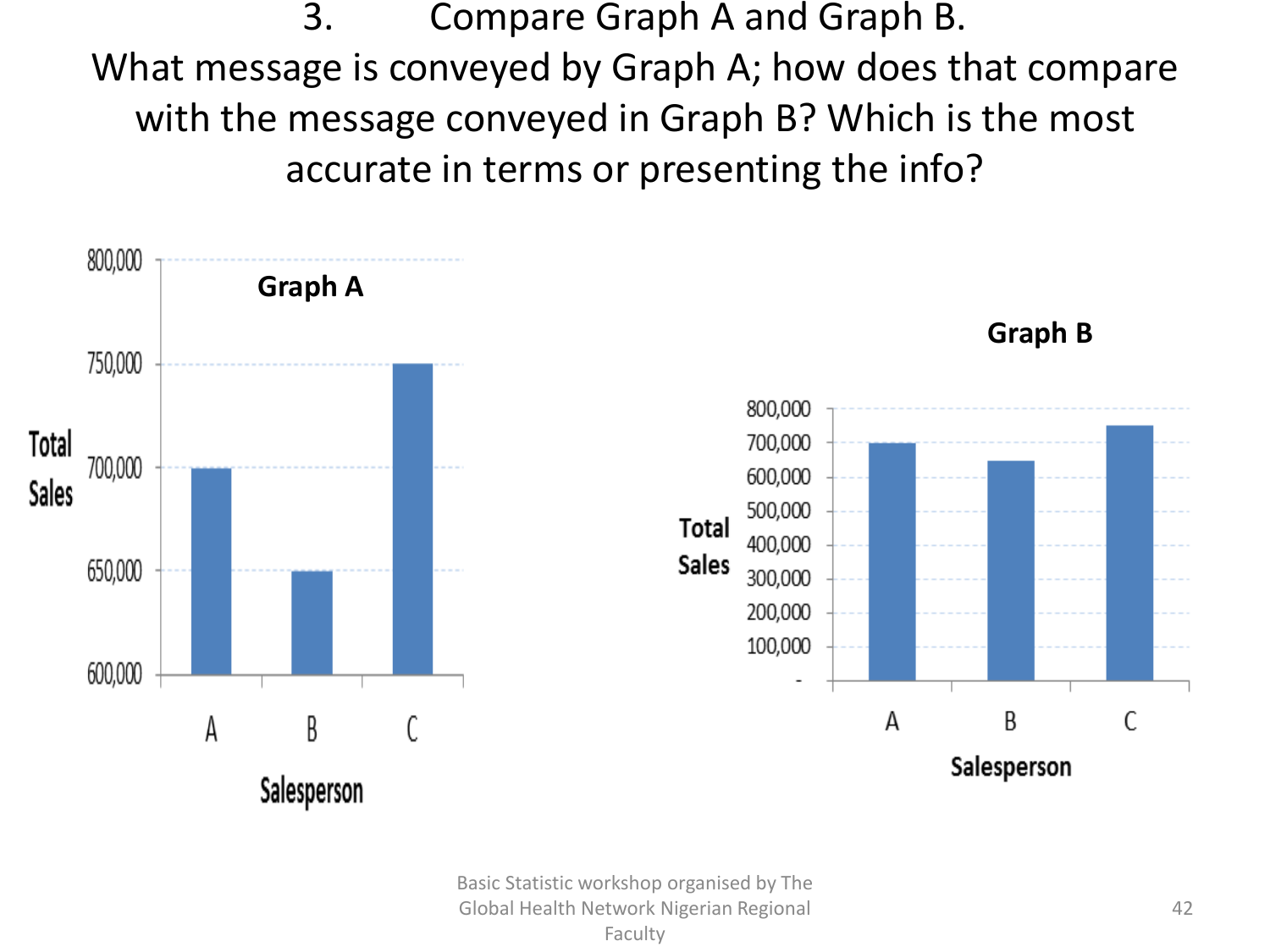# How can you improve the graph?